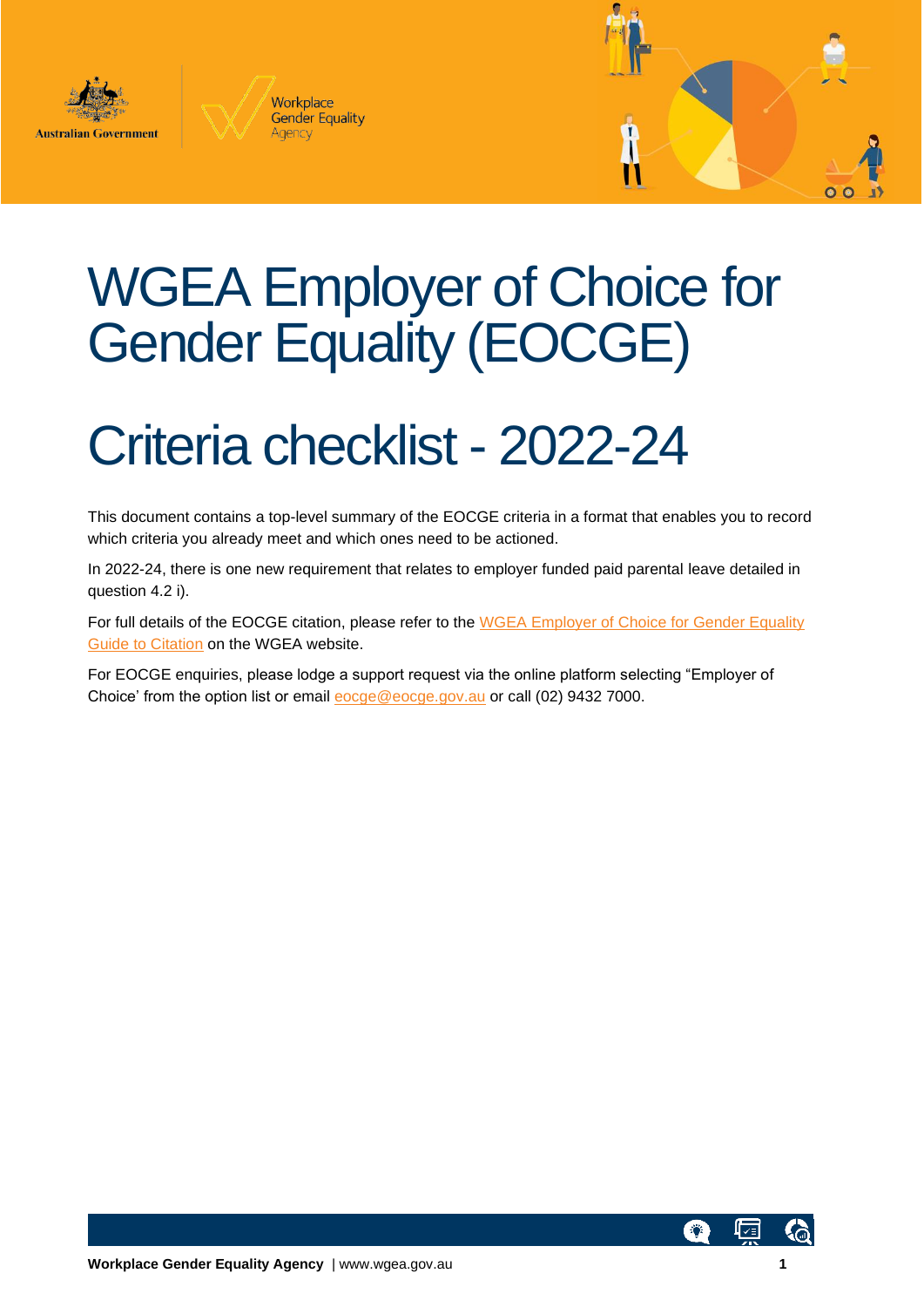|                  | <b>Focus area and criteria</b>                                                                                                                                                                               | <b>Current</b><br>$(\check{v})$ criteria<br>$(2022 - 24)$ | Not yet met<br>(x) | <b>Already</b><br>met<br>$(\check{ }')$ |
|------------------|--------------------------------------------------------------------------------------------------------------------------------------------------------------------------------------------------------------|-----------------------------------------------------------|--------------------|-----------------------------------------|
|                  | 1. Leadership, strategy and<br>accountability                                                                                                                                                                |                                                           |                    |                                         |
| Q <sub>1.1</sub> | Must have a strategy aimed at achieving<br>gender equality that includes:                                                                                                                                    | $\checkmark$                                              |                    |                                         |
|                  | gender balance in leadership                                                                                                                                                                                 | $\checkmark$                                              |                    |                                         |
|                  | gender balance across the organisation<br>→                                                                                                                                                                  | $\checkmark$                                              |                    |                                         |
|                  | $\rightarrow$ equal pay (like-for-like roles) and the<br>gender pay gap (the overall,<br>organisation-wide gap)                                                                                              | ✓                                                         |                    |                                         |
|                  | $\rightarrow$ flexible work and support available for<br>employees at all levels, including those<br>with caring responsibilities.                                                                           | $\checkmark$                                              |                    |                                         |
| Q 1.2            | Must have a policy/policies in place<br>supporting gender equality that covers:                                                                                                                              | $\checkmark$                                              |                    |                                         |
|                  | promotions<br>→                                                                                                                                                                                              | $\checkmark$                                              |                    |                                         |
|                  | performance review processes<br>→                                                                                                                                                                            | $\checkmark$                                              |                    |                                         |
|                  | recruitment - internal and external<br>$\rightarrow$<br>recruitment consultants must be<br>provided with gender equality guidelines<br>for the recruitment process                                           | ✓                                                         |                    |                                         |
|                  | $\rightarrow$ restructures and significant operational<br>changes including planned redundancies                                                                                                             | ✓                                                         |                    |                                         |
|                  | independent contractors and casuals                                                                                                                                                                          |                                                           |                    |                                         |
|                  | training for people managers on how to<br>deal with potential fears and concerns<br>about gender equality objectives/policies<br>(e.g. resistance to gender equality<br>initiatives).                        |                                                           |                    |                                         |
| Q 1.3            | Your gender equality strategy must<br>include clear objectives and measures,<br>and an evaluation process that occurs at<br>least every two years.                                                           | ✓                                                         |                    |                                         |
|                  | you must provide clear details of your<br>→<br>strategic objectives, measures and<br>evaluation process.                                                                                                     | ✓                                                         |                    |                                         |
|                  | <b>Outcomes:</b> for subsequent<br>applications, you will be required to<br>show progress against measurable<br>objectives over the previous two-year<br>period.<br>If objectives are not met, you will have |                                                           |                    |                                         |
|                  | an opportunity to explain why.                                                                                                                                                                               |                                                           |                    |                                         |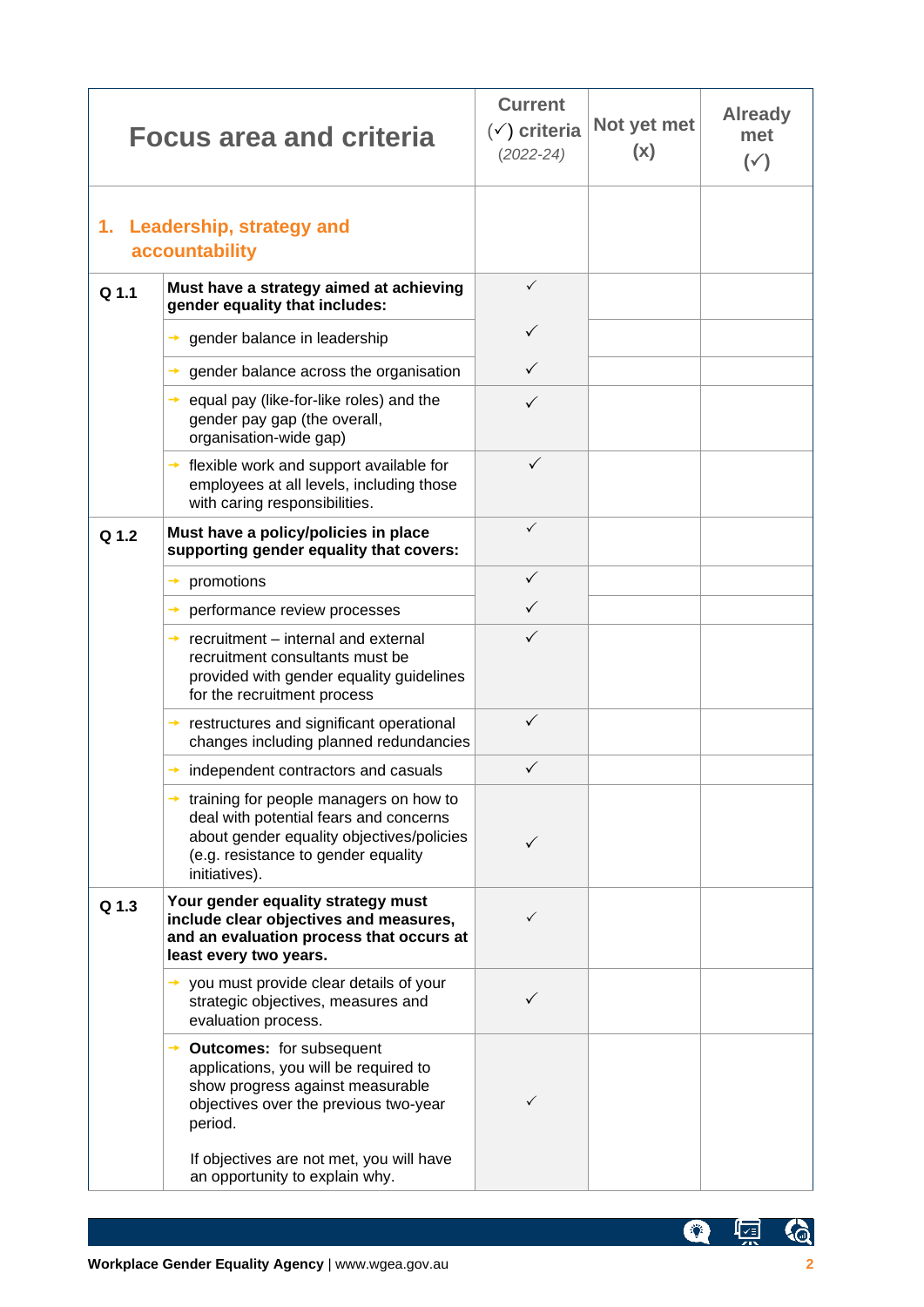|       | <b>Focus area and criteria</b>                                                                                                                                                                                       | <b>Current</b><br>$(\check{y})$ criteria<br>$(2022 - 24)$ | Not yet met<br>(x) | <b>Already</b><br>met<br>$(\check{ }')$ |
|-------|----------------------------------------------------------------------------------------------------------------------------------------------------------------------------------------------------------------------|-----------------------------------------------------------|--------------------|-----------------------------------------|
| Q 1.4 | Your gender equality strategy must be<br>incorporated into your broader business<br>strategy and planning process, and must<br>be endorsed by your governing body<br>and Partnership (if applicable).                | ✓                                                         |                    |                                         |
|       | $\rightarrow$ Evidence: governing body endorsement<br>of the gender equality strategy must be<br>provided (e.g. extract of meeting minutes<br>of resolution).                                                        |                                                           |                    |                                         |
| Q 1.5 | Your organisation must evaluate its<br>progress against its gender equality<br>strategy every year at a minimum by<br>tracking metrics in the following areas,<br>and reporting progress to the following<br>groups: | ✓                                                         |                    |                                         |
|       | All your workforce                                                                                                                                                                                                   | $\checkmark$                                              |                    |                                         |
|       | $\rightarrow$ gender composition of your workforce by<br>manager and non-manager categories                                                                                                                          | $\checkmark$                                              |                    |                                         |
|       | promotions by gender and manager and<br>non-manager categories                                                                                                                                                       | $\checkmark$                                              |                    |                                         |
|       | $\rightarrow$ recruitment and exit (voluntary and<br>involuntary) numbers by gender                                                                                                                                  | $\checkmark$                                              |                    |                                         |
|       | graduate programs and paid and unpaid<br>internships (where applicable)                                                                                                                                              | $\checkmark$                                              |                    |                                         |
|       | $\rightarrow$ utilisation of formal flexible working<br>arrangements (including part-time) for<br>women and men by manager and non-<br>manager categories                                                            | ✓                                                         |                    |                                         |
|       | $\rightarrow$ utilisation of, and return from, parental<br>leave (paid and unpaid), of women and<br>men                                                                                                              | ✓                                                         |                    |                                         |
|       | Key management personnel AND<br>governing body (Board)                                                                                                                                                               | $\checkmark$                                              |                    |                                         |
|       | all of the above points plus                                                                                                                                                                                         | $\checkmark$                                              |                    |                                         |
|       | $\rightarrow$ the results of your gender remuneration<br>gap analysis, including pay equity<br>metrics and actions taken                                                                                             |                                                           |                    |                                         |
|       | progress on narrowing your<br>→<br>organisation-wide gender pay gap                                                                                                                                                  | ✓                                                         |                    |                                         |
|       | all results from your EOCGE employee<br>→<br>survey questions                                                                                                                                                        | $\checkmark$                                              |                    |                                         |
|       | for gender-based, discrimination and<br>sexual harassment complaints, the<br>following:                                                                                                                              | ✓                                                         |                    |                                         |
|       | number and nature of complaints                                                                                                                                                                                      | $\checkmark$                                              |                    |                                         |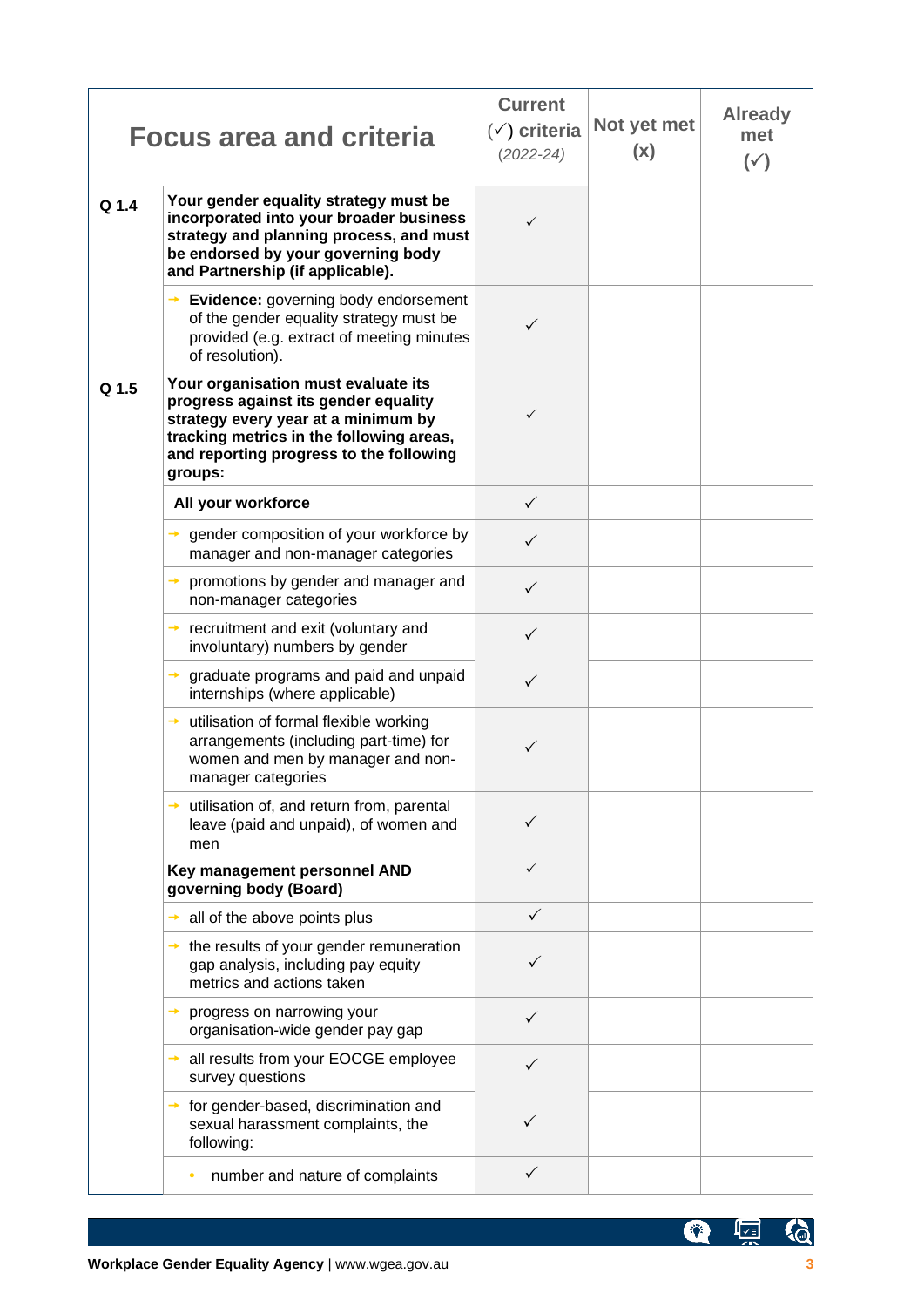|       | <b>Focus area and criteria</b>                                                                                                                                                                                                        | <b>Current</b><br>$(\check{y})$ criteria<br>$(2022 - 24)$ | Not yet met<br>(x) | <b>Already</b><br>met<br>$(\check{ }')$ |
|-------|---------------------------------------------------------------------------------------------------------------------------------------------------------------------------------------------------------------------------------------|-----------------------------------------------------------|--------------------|-----------------------------------------|
|       | process for responding to the<br>complaint                                                                                                                                                                                            | ✓                                                         |                    |                                         |
|       | timeframes                                                                                                                                                                                                                            | $\checkmark$                                              |                    |                                         |
|       | outcomes for complainant and<br>٠<br>respondent                                                                                                                                                                                       | $\checkmark$                                              |                    |                                         |
|       | any organisation change following<br>the complaint                                                                                                                                                                                    | $\checkmark$                                              |                    |                                         |
|       | complainant and respondent<br>turnover.                                                                                                                                                                                               | $\checkmark$                                              |                    |                                         |
|       | $\rightarrow$ Evidence: you will need to provide<br>evidence that all these metrics have<br>been reported to the governing<br>body/board (e.g. extract of meeting<br>minutes of resolution).                                          | ✓                                                         |                    |                                         |
|       | Please note: providing a copy to a sub-<br>committee of your governing body/board or<br>equivalent does not meet this requirement.                                                                                                    |                                                           |                    |                                         |
| Q 1.6 | Where gender discrepancies exist for<br>any areas listed in question 1.5, your<br>organisation must analyse systems and<br>processes to identify gender bias in<br>decision making, and take actions to<br>address issues identified. | ✓                                                         |                    |                                         |
| Q 1.7 | The CEO of your organisation must be a<br>visible champion of gender equality by<br>communicating with all employees on<br>the following at least every 12 months:                                                                    | $\checkmark$                                              |                    |                                         |
|       | $\rightarrow$ the organisation's business case for<br>improving gender equality                                                                                                                                                       | ✓                                                         |                    |                                         |
|       | a commitment to zero tolerance of<br>→<br>gender-based harassment and<br>discrimination, sexual harassment and<br>bullying                                                                                                            | ✓                                                         |                    |                                         |
|       | $\rightarrow$ the organisation's overall gender<br>equality strategy, priorities and progress                                                                                                                                         | $\checkmark$                                              |                    |                                         |
|       | $\rightarrow$ the organisation's commitment to equal<br>pay (eliminating like-for-like gaps).                                                                                                                                         | ✓                                                         |                    |                                         |
|       | the organisation's commitment to<br>eliminating the gender pay gap (overall,<br>organisation-wide pay gap).                                                                                                                           | $\checkmark$                                              |                    |                                         |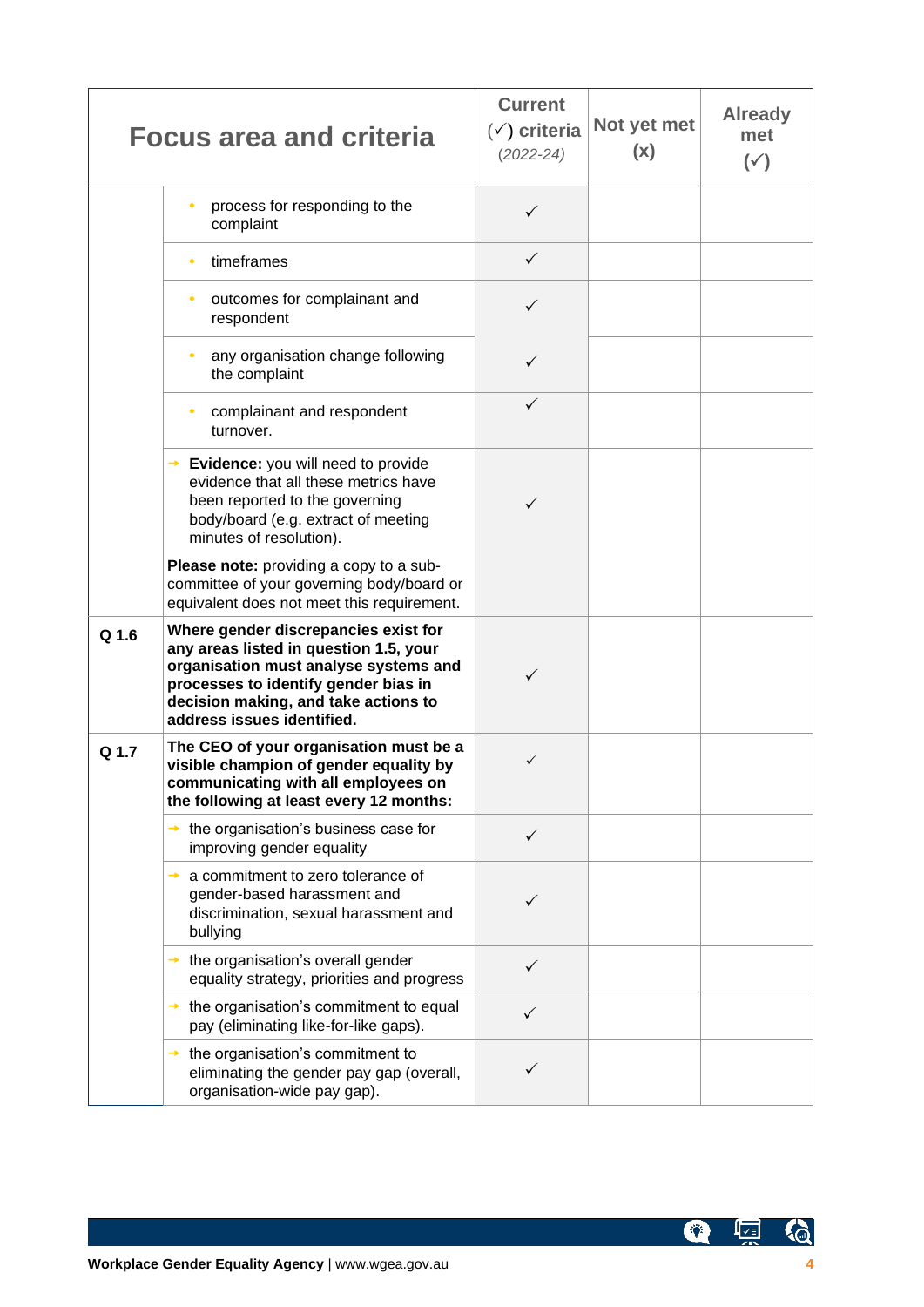|        | <b>Focus area and criteria</b>                                                                                                                                                                                                                                                                                                                                                          | <b>Current</b><br>$(\check{y})$ criteria<br>$(2022 - 24)$ | Not yet met<br>(x) | <b>Already</b><br>met<br>$(\check{ }')$ |
|--------|-----------------------------------------------------------------------------------------------------------------------------------------------------------------------------------------------------------------------------------------------------------------------------------------------------------------------------------------------------------------------------------------|-----------------------------------------------------------|--------------------|-----------------------------------------|
|        | You will need to provide details on the<br>method and date of communication.<br>Examples of how this has been<br>communicated could include all-<br>workforce emails, an internal broadcast,<br>roadshow or other.                                                                                                                                                                      | ✓                                                         |                    |                                         |
| Q 1.8  | Your organisation must have a group,<br>committee or council with<br>representation from senior management<br>level or above, that is responsible for the<br>implementation and oversight of your<br>organisation's gender equality strategy.<br>$\rightarrow$ This group can also be in place for other<br>purposes additional to gender equality.                                     | ✓                                                         |                    |                                         |
| Q 1.9  | Your CEO must have direct involvement<br>with your organisation's gender equality<br>initiatives.<br>$\rightarrow$ You will need to provide details of your<br>CEO involvement in gender equality<br>programs. This could include chairing<br>your organisation's group, committee or<br>council to oversee your gender equality<br>strategy.                                           | ✓                                                         |                    |                                         |
| Q 1.10 | Your organisation must ensure that<br>women and men can access<br>opportunities that are considered career-<br>enhancing equitably. For example, this<br>could include high-value or high-profile<br>projects, client allocation, training,<br>grants or sales opportunities (where<br>relevant).<br>$\rightarrow$ You will need to provide up to 500 words<br>outlining your approach. | ✓                                                         |                    |                                         |
| Q 1.11 | You must hold managers accountable<br>for contributing to the implementation of<br>your gender equality strategy.<br>$\rightarrow$ You will need to provide up to 500 words<br>outlining how managers are held<br>accountable (e.g. KPIs).                                                                                                                                              | ✓                                                         |                    |                                         |
| Q 1.12 | Your governing body/board of directors<br>must be provided with a copy of your<br>completed EOCGE application once<br>completed (and any supplementary<br>information provided to WGEA after<br>submission of your application).<br>Please note: providing a copy to a sub-<br>committee of your governing body/board or<br>equivalent does not meet this requirement.                  |                                                           |                    |                                         |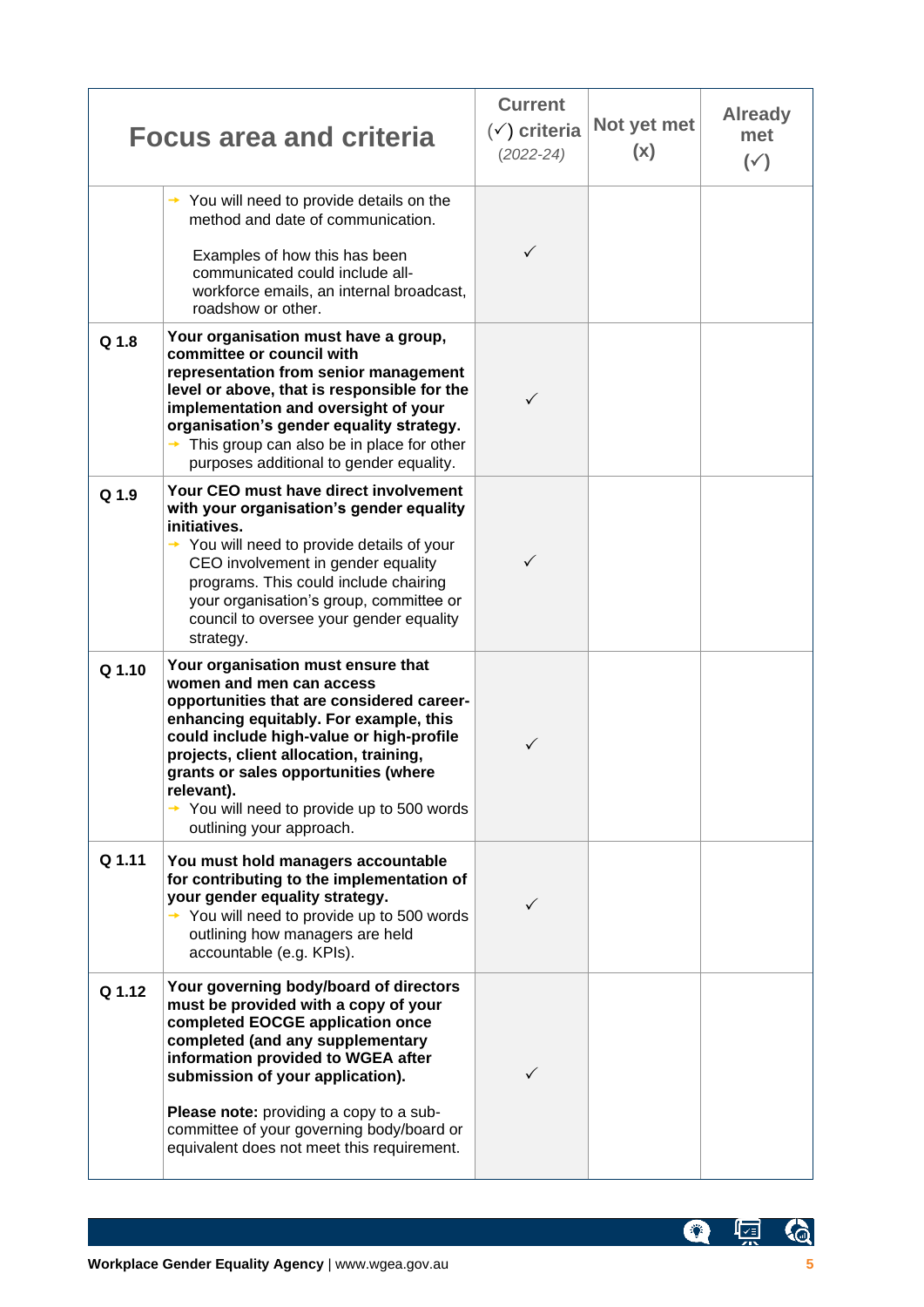|         | <b>Focus area and criteria</b>                                                                                                                                                                                                                                                                                                                                                                                                 | <b>Current</b><br>$(\check{v})$ criteria<br>$(2022 - 24)$ | Not yet met<br>(x) | <b>Already</b><br>met<br>$(\check{ }')$ |
|---------|--------------------------------------------------------------------------------------------------------------------------------------------------------------------------------------------------------------------------------------------------------------------------------------------------------------------------------------------------------------------------------------------------------------------------------|-----------------------------------------------------------|--------------------|-----------------------------------------|
|         | 2. Developing a gender balanced<br>workforce                                                                                                                                                                                                                                                                                                                                                                                   |                                                           |                    |                                         |
| $Q$ 2.1 | Your organisation must have a policy or<br>strategy that includes learning and<br>development, including leadership<br>and/or career development training, for<br>women and men.                                                                                                                                                                                                                                               | ✓                                                         |                    |                                         |
| $Q$ 2.2 | Your organisation must discuss career<br>learning and development options with<br>your permanent workforce and long-<br>term casuals (i.e. those who have been<br>receiving regular and systematic work<br>for at least 12 months), and where<br>appropriate, provide the opportunity for<br>learning and development plans to be<br>put in place.<br>This may be part of an individual's<br>performance and development plan. | $\checkmark$                                              |                    |                                         |
| $Q$ 2.3 | Each year, your organisation must<br>provide FORMAL leadership<br>development programs to women and<br>men, and track how many women and<br>men, full-time and part-time, have<br>participated in these programs<br>$\rightarrow$ Your organisation will need to provide<br>details of these programs and the<br>number of participants by gender.                                                                             | ✓                                                         |                    |                                         |
| Q 2.4   | Your organisation must set numerical<br>targets with timeframes to improve the<br>representation of women in any<br>manager category where their<br>representation is less than 40%.<br>Progress against manager targets must<br>be tracked.                                                                                                                                                                                   |                                                           |                    |                                         |
|         | details of the targets, as well as the<br>$\rightarrow$<br>target date will need to be provided.                                                                                                                                                                                                                                                                                                                               | $\checkmark$                                              |                    |                                         |
|         | <b>Outcomes:</b> renewal applications must<br>show progress against targets (over the<br>prior two-year period).<br>If targets are not met, you will have an<br>opportunity to explain why.                                                                                                                                                                                                                                    | (two years after<br>initial<br>application)               |                    |                                         |
| Q 2.5   | Where the representation of women in<br>management is less than 40% gender<br>targets for internal and external<br>recruitment shortlists must be in place.<br>details of the targets, as well as the<br>$\rightarrow$<br>target date will need to be provided.                                                                                                                                                                |                                                           |                    |                                         |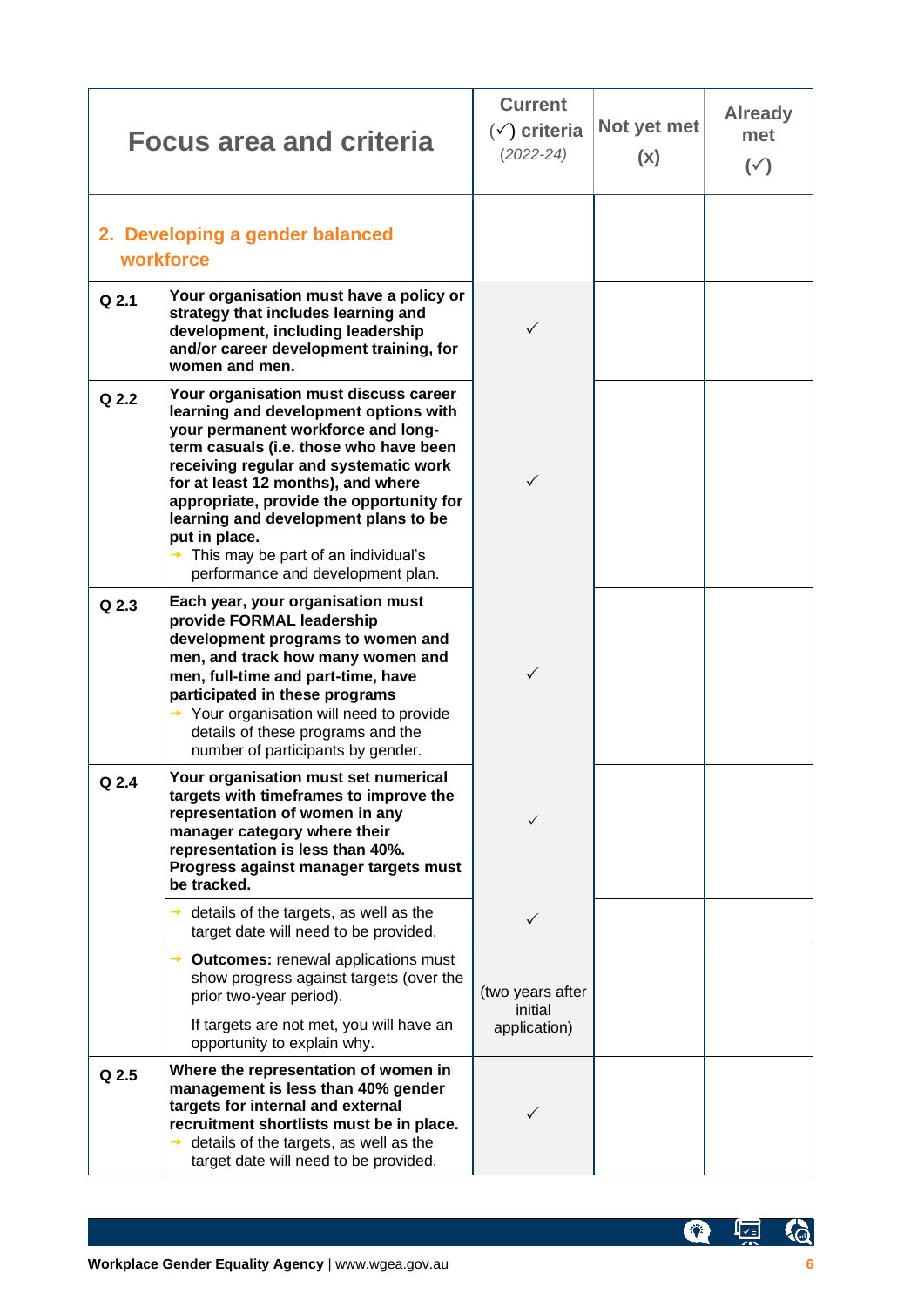|         | <b>Focus area and criteria</b>                                                                                                                                                                                                                                                                                          | <b>Current</b><br>$(\check{v})$ criteria<br>$(2022 - 24)$ | Not yet met<br>(x) | <b>Already</b><br>met<br>$(\check{ }')$ |
|---------|-------------------------------------------------------------------------------------------------------------------------------------------------------------------------------------------------------------------------------------------------------------------------------------------------------------------------|-----------------------------------------------------------|--------------------|-----------------------------------------|
| $Q$ 2.6 | Your organisation must set numerical<br>targets with timeframes to improve the<br>representation of women in any non-<br>manager occupational category where<br>their representation is less than 40%.                                                                                                                  | ✓                                                         |                    |                                         |
|         | details of the targets as well as the<br>target date will need to be provided.                                                                                                                                                                                                                                          | ✓                                                         |                    |                                         |
|         | <b>Outcomes:</b> renewal applications must<br>show progress against targets (over the<br>prior two-year period).<br>If targets are not met, you will have an                                                                                                                                                            | (two years after<br>initial<br>application)               |                    |                                         |
| $Q$ 2.7 | opportunity to explain why.<br>Your organisation must set numerical<br>targets with timeframes to improve the<br>representation of men in any non-<br>manager occupational category where<br>their representation is less than 40%.                                                                                     | ✓                                                         |                    |                                         |
|         | details of the targets as well as the<br>→<br>target date will need to be provided.                                                                                                                                                                                                                                     | $\checkmark$                                              |                    |                                         |
|         | <b>Outcomes:</b> renewal applications must<br>show progress against targets (over the<br>prior two-year period).<br>If targets are not met, you will have an<br>opportunity to explain why.                                                                                                                             | (two years after<br>initial<br>application)               |                    |                                         |
| Q 2.8   | Where your organisation has control<br>over its governing body appointments,<br>and control over other governing bodies<br>(for example subsidiaries), a selection<br>policy or strategy, and numerical<br>targets with timeframes must be set to<br>improve the representation of women,<br>where it is less than 40%. | $\checkmark$                                              |                    |                                         |
|         | details of the targets, as well as the<br>target date will need to be provided.                                                                                                                                                                                                                                         | $\checkmark$                                              |                    |                                         |
|         | <b>Outcomes: renewal applications must</b><br>show progress against targets (over the<br>prior two-year period).<br>If targets are not met, you will have an<br>opportunity to explain why.                                                                                                                             | (two years after<br>initial<br>application)               |                    |                                         |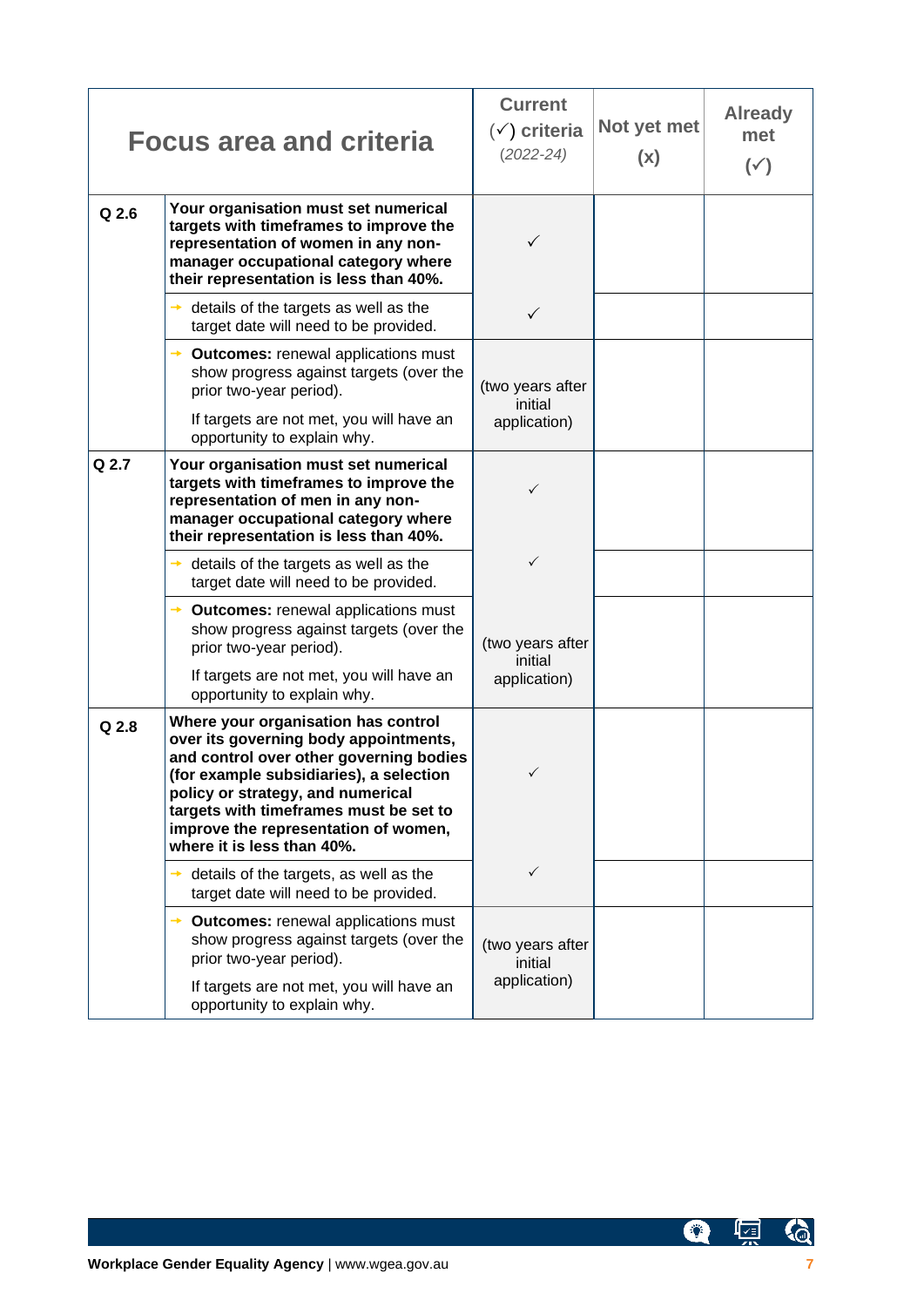|       | <b>Focus area and criteria</b>                                                                                                                                                                                                                                                                                                                                                                                                                                                                                                                                                                                                   | <b>Current</b><br>$(\checkmark)$ criteria<br>$(2022 - 24)$ | Not yet met<br>(x) | <b>Already</b><br>met<br>( ✓ ) |
|-------|----------------------------------------------------------------------------------------------------------------------------------------------------------------------------------------------------------------------------------------------------------------------------------------------------------------------------------------------------------------------------------------------------------------------------------------------------------------------------------------------------------------------------------------------------------------------------------------------------------------------------------|------------------------------------------------------------|--------------------|--------------------------------|
| Q 2.9 | Your organisation must identify and<br>address gender segregation challenges<br>relevant in your organisation and/or<br>industry, e.g. under-representation of<br>women or men in caring, administrative,<br>technical, trades or senior roles.<br>$\rightarrow$ You will need to provide a written<br>response that answers the following<br>(maximum of 750 words):<br>How does gender segregation<br>impact your organisation and/or<br>industry?<br>What measures have you<br>implemented to improve gender<br>balance in your organisation?<br>Where have you made progress and<br>what were/are the biggest<br>challenges? | ✓                                                          |                    |                                |

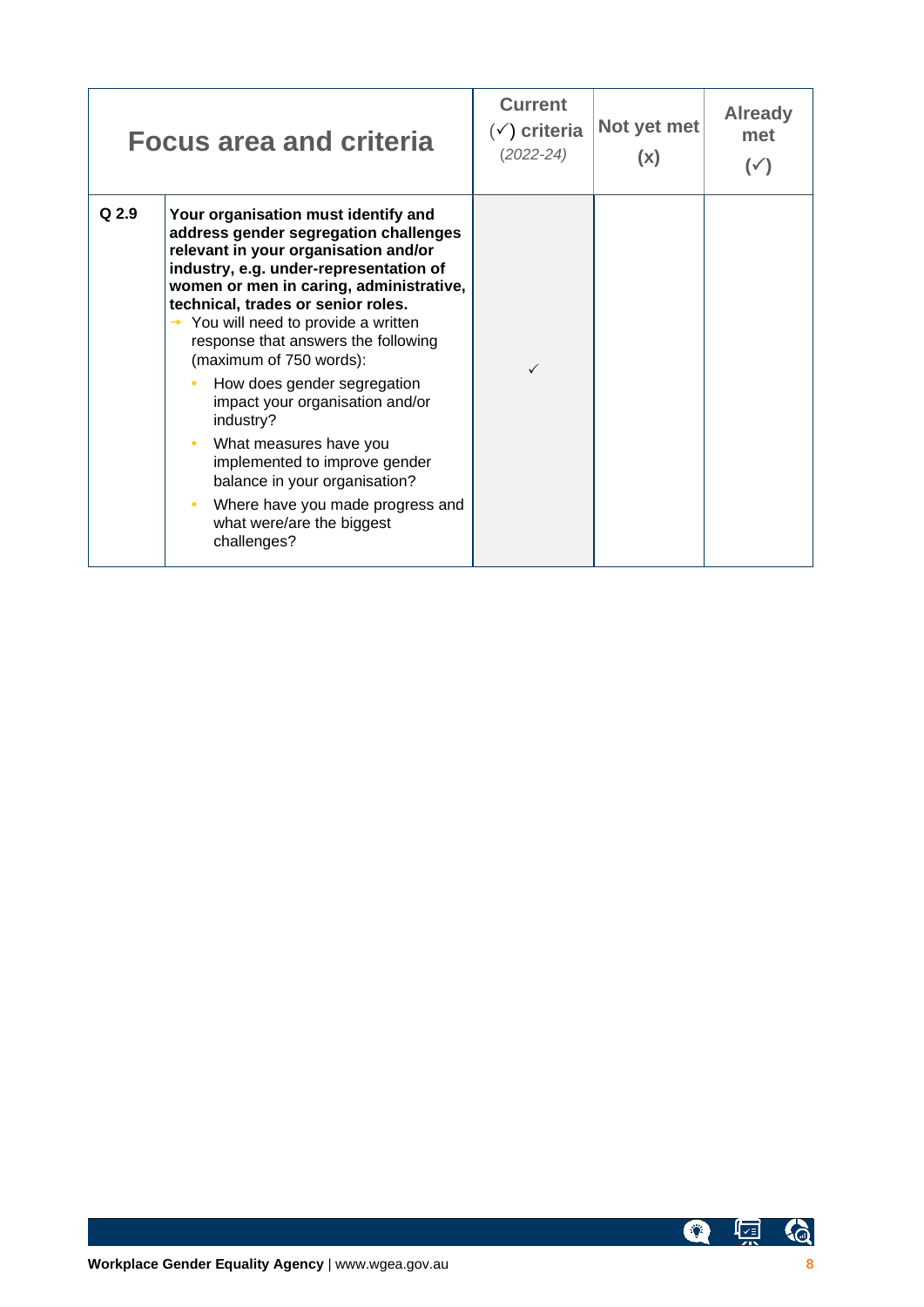|       | <b>Focus area and criteria</b>                                                                                                                                                                                                                                                                                                                         | <b>Current</b><br>$(\check{ }')$ criteria<br>$(2022 - 24)$ | Not yet met<br>(x) | <b>Already</b><br>met<br>$(\check{ }')$ |
|-------|--------------------------------------------------------------------------------------------------------------------------------------------------------------------------------------------------------------------------------------------------------------------------------------------------------------------------------------------------------|------------------------------------------------------------|--------------------|-----------------------------------------|
|       | 3. Gender pay equity                                                                                                                                                                                                                                                                                                                                   |                                                            |                    |                                         |
| Q 3.1 | Your organisation must have a formal<br>remuneration policy and strategy that<br>contains specific gender pay equity<br>objectives.                                                                                                                                                                                                                    | $\checkmark$                                               |                    |                                         |
| Q 3.2 | Your organisation must undertake a<br>gender pay gap analysis of ALL its<br>workforce each year on all areas listed<br>below to, a) ensure that women and<br>men receive equal pay for work of equal<br>or comparable value (like-for-like pay<br>gaps), and b) to determine if you have a<br>gender pay gap (overall, organisation-<br>wide pay gap). | $\checkmark$                                               |                    |                                         |
|       | A pay gap analysis must be conducted on<br>the following:                                                                                                                                                                                                                                                                                              | $\checkmark$                                               |                    |                                         |
|       | base salary<br>$\rightarrow$                                                                                                                                                                                                                                                                                                                           | $\checkmark$                                               |                    |                                         |
|       | $\rightarrow$ total remuneration, including<br>allowances, bonuses, performance<br>payments, discretionary pay, overtime<br>and superannuation                                                                                                                                                                                                         | ✓                                                          |                    |                                         |
|       | performance pay                                                                                                                                                                                                                                                                                                                                        | $\checkmark$                                               |                    |                                         |
|       | starting salaries<br>→                                                                                                                                                                                                                                                                                                                                 | $\checkmark$                                               |                    |                                         |
|       | annual salary increases                                                                                                                                                                                                                                                                                                                                | ✓                                                          |                    |                                         |
|       | salaries on promotion.                                                                                                                                                                                                                                                                                                                                 | $\checkmark$                                               |                    |                                         |
| Q 3.3 | Your organisation must meet its legal<br>requirement and eliminate all salary<br>differences between women and men<br>who are performing the same work, or<br>work of a comparable value (like-for-like<br>roles), for base salary AND total<br>remuneration.                                                                                          | ✓                                                          |                    |                                         |
| Q 3.4 | Your organisation must:<br>→ report your WGEA overall, organisation-<br>wide gender pay gap<br>$\rightarrow$ set a target to reduce the gap and a<br>year to reach that target<br>take other actions, to reduce this gap.<br>$\rightarrow$                                                                                                             | ✓                                                          |                    |                                         |
|       | details of the targets, as well as the<br>$\rightarrow$<br>target date will need to be provided.                                                                                                                                                                                                                                                       | ✓                                                          |                    |                                         |
|       | <b>Outcomes: renewal applications must</b><br>show progress against targets (over the<br>prior two-year period).                                                                                                                                                                                                                                       | (two years<br>after initial<br>application)                |                    |                                         |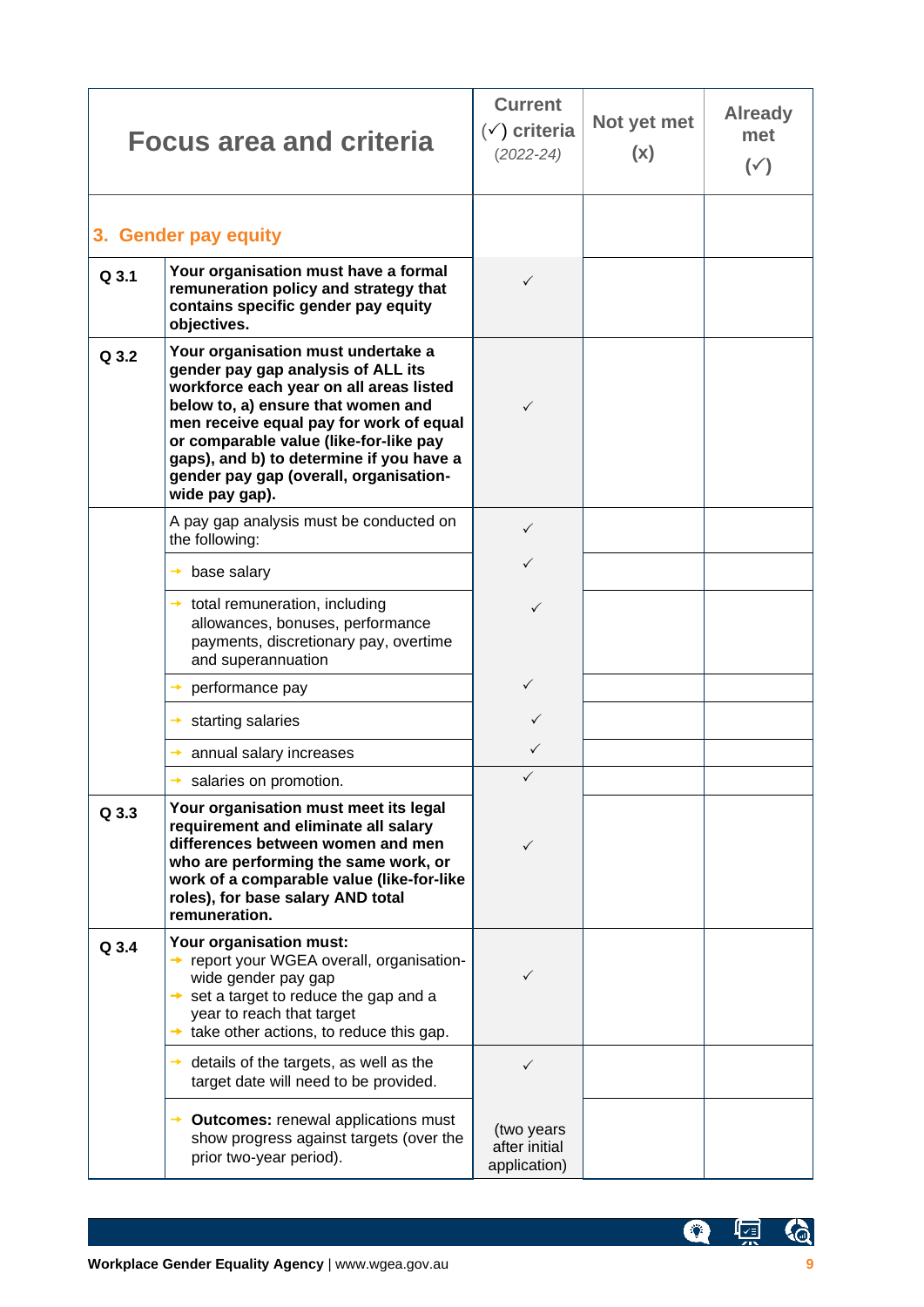|       | <b>Focus area and criteria</b>                                                                                                       | <b>Current</b><br>$(\check{ } )$ criteria<br>$(2022 - 24)$ | Not yet met<br>(x) | <b>Already</b><br>met |
|-------|--------------------------------------------------------------------------------------------------------------------------------------|------------------------------------------------------------|--------------------|-----------------------|
| Q 3.5 | Women and men on parental leave (paid<br>and unpaid) must be included in annual<br>reviews of salaries and annual bonus<br>payments. |                                                            |                    |                       |
| Q 3.6 | Your organisation must analyse and<br>compare the results of performance<br>reviews by gender.                                       |                                                            |                    |                       |

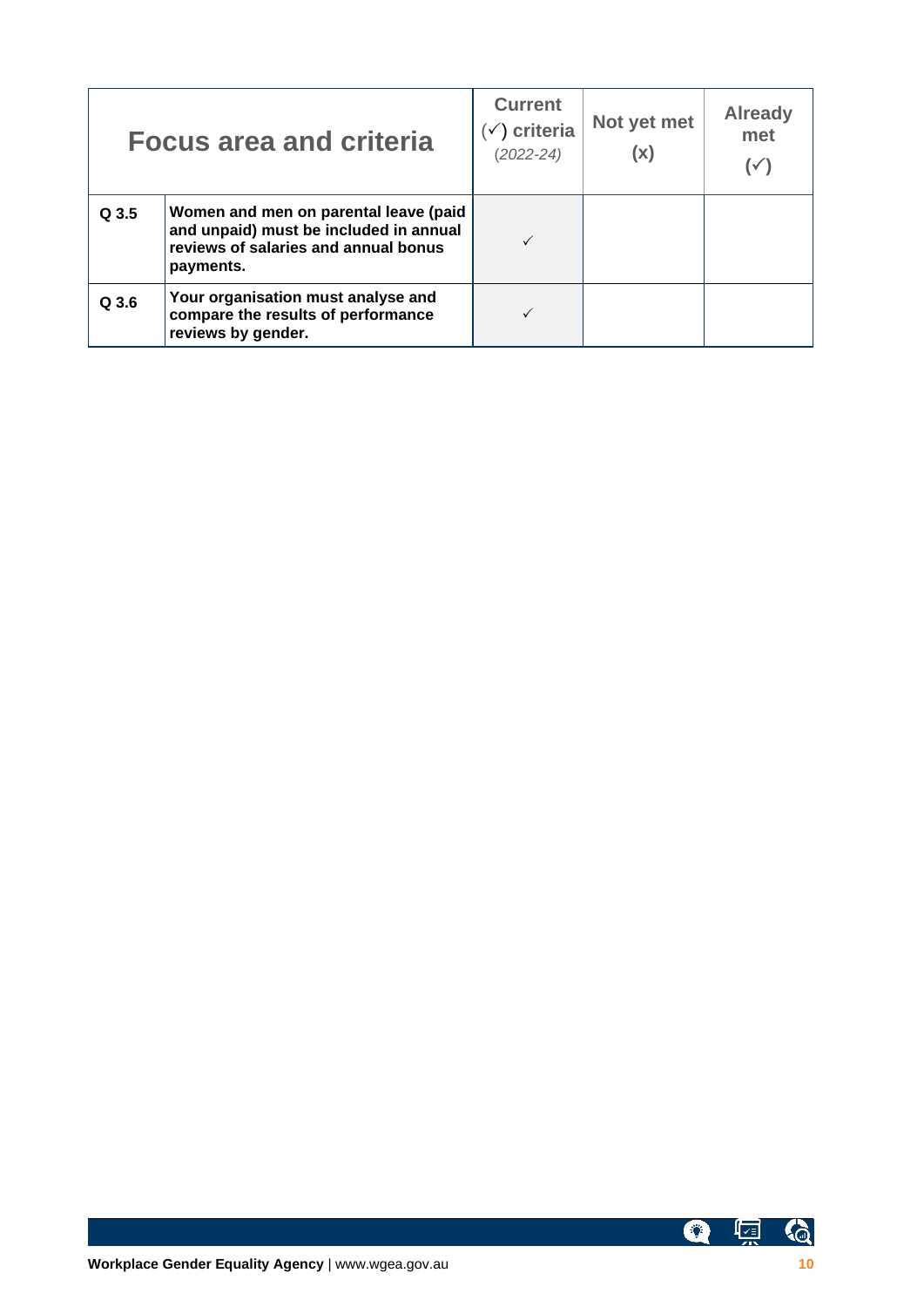|       | <b>Focus area and criteria</b>                                                                                                                                                                                                                                                                                                                                                                                                                                                                                                                                                                                                                                                                                                                                                                                                   | <b>Current</b><br>$(\check{v})$ criteria<br>$(2022 - 24)$ | Not yet met<br>(x) | <b>Already</b><br>met<br>$(\check{ }')$ |
|-------|----------------------------------------------------------------------------------------------------------------------------------------------------------------------------------------------------------------------------------------------------------------------------------------------------------------------------------------------------------------------------------------------------------------------------------------------------------------------------------------------------------------------------------------------------------------------------------------------------------------------------------------------------------------------------------------------------------------------------------------------------------------------------------------------------------------------------------|-----------------------------------------------------------|--------------------|-----------------------------------------|
|       | 4. Support for caring                                                                                                                                                                                                                                                                                                                                                                                                                                                                                                                                                                                                                                                                                                                                                                                                            |                                                           |                    |                                         |
| Q 4.1 | Your organisation must have a formal<br>policy AND formal strategy to support<br>its workforce (and Partners in<br>Partnership structures) who have family<br>and caring responsibilities.                                                                                                                                                                                                                                                                                                                                                                                                                                                                                                                                                                                                                                       | $\checkmark$                                              |                    |                                         |
|       | These must cover all the following:                                                                                                                                                                                                                                                                                                                                                                                                                                                                                                                                                                                                                                                                                                                                                                                              |                                                           |                    |                                         |
|       | support for return to work from parental<br>→<br>leave                                                                                                                                                                                                                                                                                                                                                                                                                                                                                                                                                                                                                                                                                                                                                                           | $\checkmark$                                              |                    |                                         |
|       | support for parents at all stages of<br>$\rightarrow$<br>children's lives                                                                                                                                                                                                                                                                                                                                                                                                                                                                                                                                                                                                                                                                                                                                                        | $\checkmark$                                              |                    |                                         |
|       | support for elder care and disability<br>care.                                                                                                                                                                                                                                                                                                                                                                                                                                                                                                                                                                                                                                                                                                                                                                                   | $\checkmark$                                              |                    |                                         |
| Q 4.2 | Your organisation must provide EITHER<br>of the following:<br>1) If you make no distinction between<br>primary and secondary carers:-<br>You must offer all permanent<br>employees (and Partners in<br>Partnership structures) at least eight<br>weeks of employer funded paid<br>parental leave (EFPPL) at full pay,<br>plus superannuation on that paid<br>leave. All bullet-points below must<br>be included:<br><b>OR</b><br>2) If you make a distinction between<br>primary and secondary carers:-<br>You must offer all permanent<br>employees (and Partners in<br>Partnership structures) who are<br>primary carers, at least eight weeks<br>of paid parental leave at full pay, plus<br>superannuation on that paid leave.<br>All bullet-points below must be<br>included:<br>this must be paid in addition to the<br>a) | $\checkmark$<br>OR.<br>✓                                  |                    |                                         |
|       | government scheme (not just topping<br>up the government funded scheme)                                                                                                                                                                                                                                                                                                                                                                                                                                                                                                                                                                                                                                                                                                                                                          | ✓                                                         |                    |                                         |

G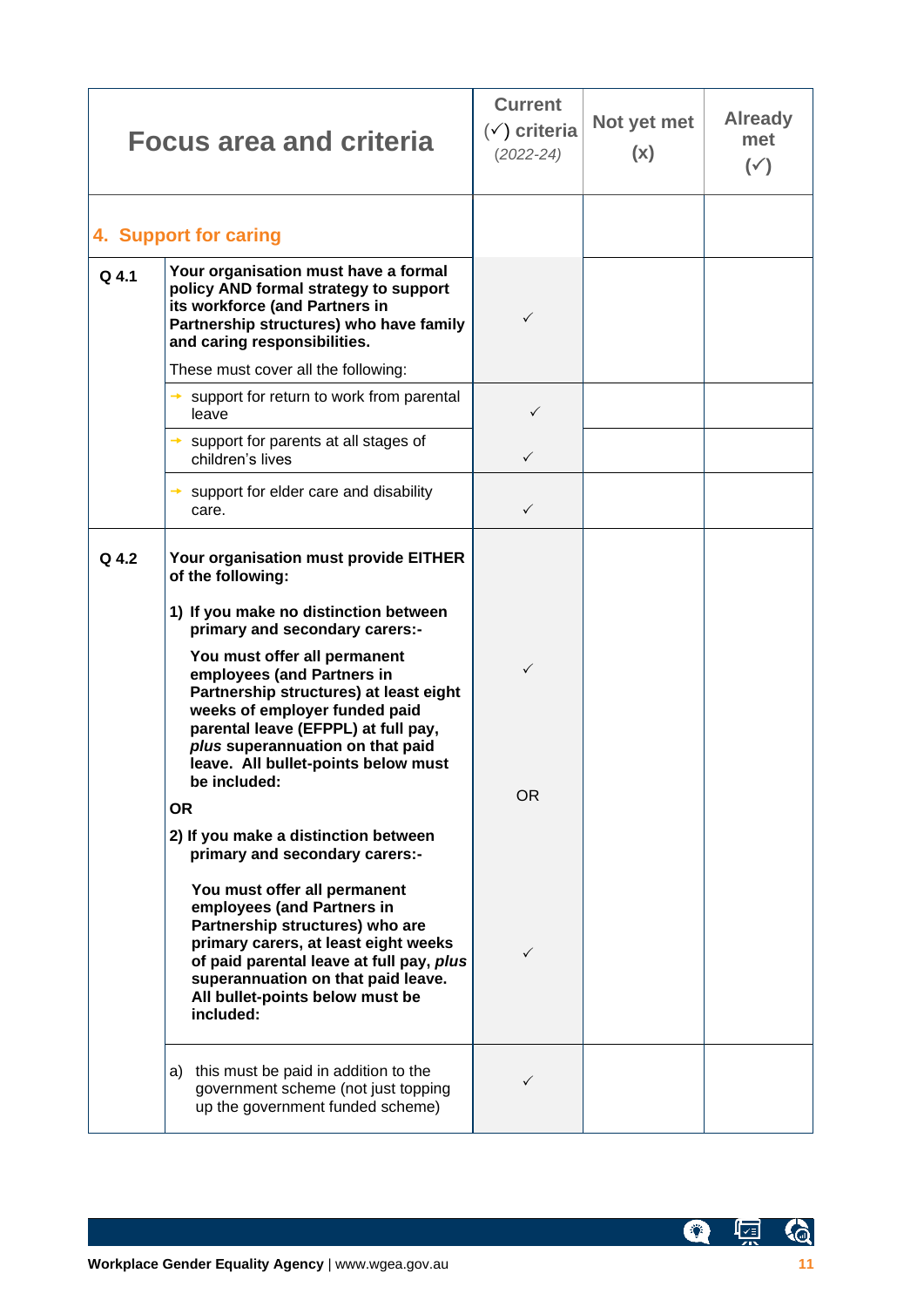|    | <b>Focus area and criteria</b>                                                                                                                                                                                        | <b>Current</b><br>$(\check{y})$ criteria<br>$(2022 - 24)$ | Not yet met<br>(x) | <b>Already</b><br>met<br>$(\check{ }')$ |
|----|-----------------------------------------------------------------------------------------------------------------------------------------------------------------------------------------------------------------------|-----------------------------------------------------------|--------------------|-----------------------------------------|
|    | b) it must be available under any<br>circumstances where there is a new<br>baby: adoption, same-sex couple or<br>surrogacy. This must also be available<br>for parents of a stillborn baby.                           | $\checkmark$                                              |                    |                                         |
| C) | there must be no eligibility period to<br>access eight weeks of employer-funded<br>paid parental leave (for primary carers<br>if you make a distinction between<br>primary and secondary carers)                      | $\checkmark$                                              |                    |                                         |
| d) | if you offer more than eight weeks of<br>paid parental leave (for primary carers<br>if you make a distinction), the balance<br>must be available no later than at the<br>end of the employee's probationary<br>period | $\checkmark$                                              |                    |                                         |
| e) | there must be no requirement for<br>anyone to repay any portion under any<br>circumstances                                                                                                                            | ✓                                                         |                    |                                         |
| f) | the amount of leave available to<br>women must also be available to men<br>(e.g. if more than eight weeks is<br>offered, that amount must be paid to<br>women AND men)                                                | $\checkmark$                                              |                    |                                         |
| g) | flexibility in how this can be taken must<br>be provided (e.g. part-time for part of<br>the paid duration)                                                                                                            | $\checkmark$                                              |                    |                                         |
| h) | superannuation must be paid on your<br>employer-funded paid parental leave at<br>the employee's full salary                                                                                                           | $\checkmark$                                              |                    |                                         |

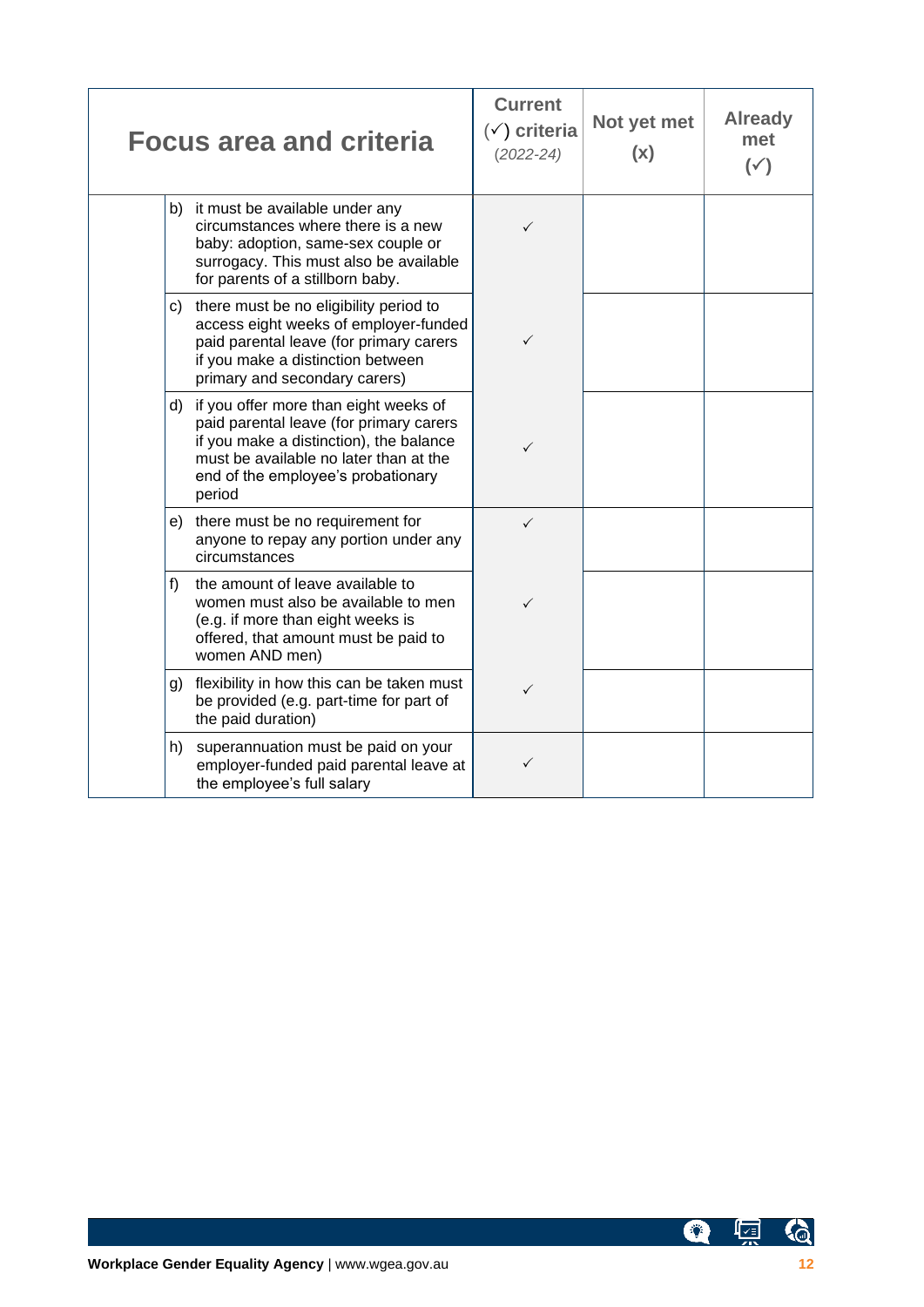|       | <b>Focus area and criteria</b>                                                                                                                                                                                                                                                                                                                                                                                                                                                                                                                                                                                                                                      | <b>Current</b><br>$(\check{y})$ criteria<br>$(2022 - 24)$ | Not yet met<br>(x) | <b>Already</b><br>met<br>$(\check{ }')$ |  |
|-------|---------------------------------------------------------------------------------------------------------------------------------------------------------------------------------------------------------------------------------------------------------------------------------------------------------------------------------------------------------------------------------------------------------------------------------------------------------------------------------------------------------------------------------------------------------------------------------------------------------------------------------------------------------------------|-----------------------------------------------------------|--------------------|-----------------------------------------|--|
|       | If your employer-funded paid parental<br>i)<br>leave (for primary carers if a distinction<br>is made) is less than 18 weeks (the<br>number of weeks under the<br>government's current scheme), you<br>must pay superannuation on the<br>difference between the two, paid at the<br>minimum wage.<br>For example: if you offer 12 weeks, you<br>need to pay additional superannuation<br>on 6 weeks at the minimum wage<br>(government scheme is 18, less 12<br>weeks, equals 6 weeks difference).<br>NB: If you offer 18 weeks or more of<br>employer-funded paid parental leave,<br>this does not apply to you as you will<br>already be paying superannuation for | New in 2022-<br>24                                        |                    |                                         |  |
|       | that period of time.<br>NB. This requirement must be in<br>place for all applicants applying in<br>2022 onward.                                                                                                                                                                                                                                                                                                                                                                                                                                                                                                                                                     |                                                           |                    |                                         |  |
| Q 4.3 | If your organisation makes a distinction<br>between primary and secondary carers,*<br>you must offer all permanent employees<br>who are secondary carers at least three<br>weeks of paid parental leave at full pay<br>plus superannuation on that paid leave<br>and include all the points below:                                                                                                                                                                                                                                                                                                                                                                  | ✓                                                         |                    |                                         |  |
|       | If your organisation does not make a<br>distinction between primary and secondary<br>carers, all your workforce will be covered<br>under question 4.2                                                                                                                                                                                                                                                                                                                                                                                                                                                                                                               |                                                           |                    |                                         |  |
|       | this must be paid in addition to the<br>government scheme (not just topping up<br>the government funded scheme)                                                                                                                                                                                                                                                                                                                                                                                                                                                                                                                                                     | ✓                                                         |                    |                                         |  |
|       | it must be available under any<br>→<br>circumstances where there is a new<br>baby: adoption, same-sex couple,<br>surrogacy. This must also be available<br>for parents of a stillborn baby.                                                                                                                                                                                                                                                                                                                                                                                                                                                                         |                                                           |                    |                                         |  |
|       | there must be no eligibility period to<br>access three weeks of employer-funded<br>paid parental leave (for secondary<br>carers if you make a distinction between<br>primary and secondary carers)                                                                                                                                                                                                                                                                                                                                                                                                                                                                  | ✓                                                         |                    |                                         |  |
|       | $\rightarrow$ there must be no requirement for<br>anyone to repay any portion under any<br>circumstances                                                                                                                                                                                                                                                                                                                                                                                                                                                                                                                                                            | ✓                                                         |                    |                                         |  |
|       | available to women and men                                                                                                                                                                                                                                                                                                                                                                                                                                                                                                                                                                                                                                          | $\checkmark$                                              |                    |                                         |  |
|       |                                                                                                                                                                                                                                                                                                                                                                                                                                                                                                                                                                                                                                                                     |                                                           |                    | Ц∡≡                                     |  |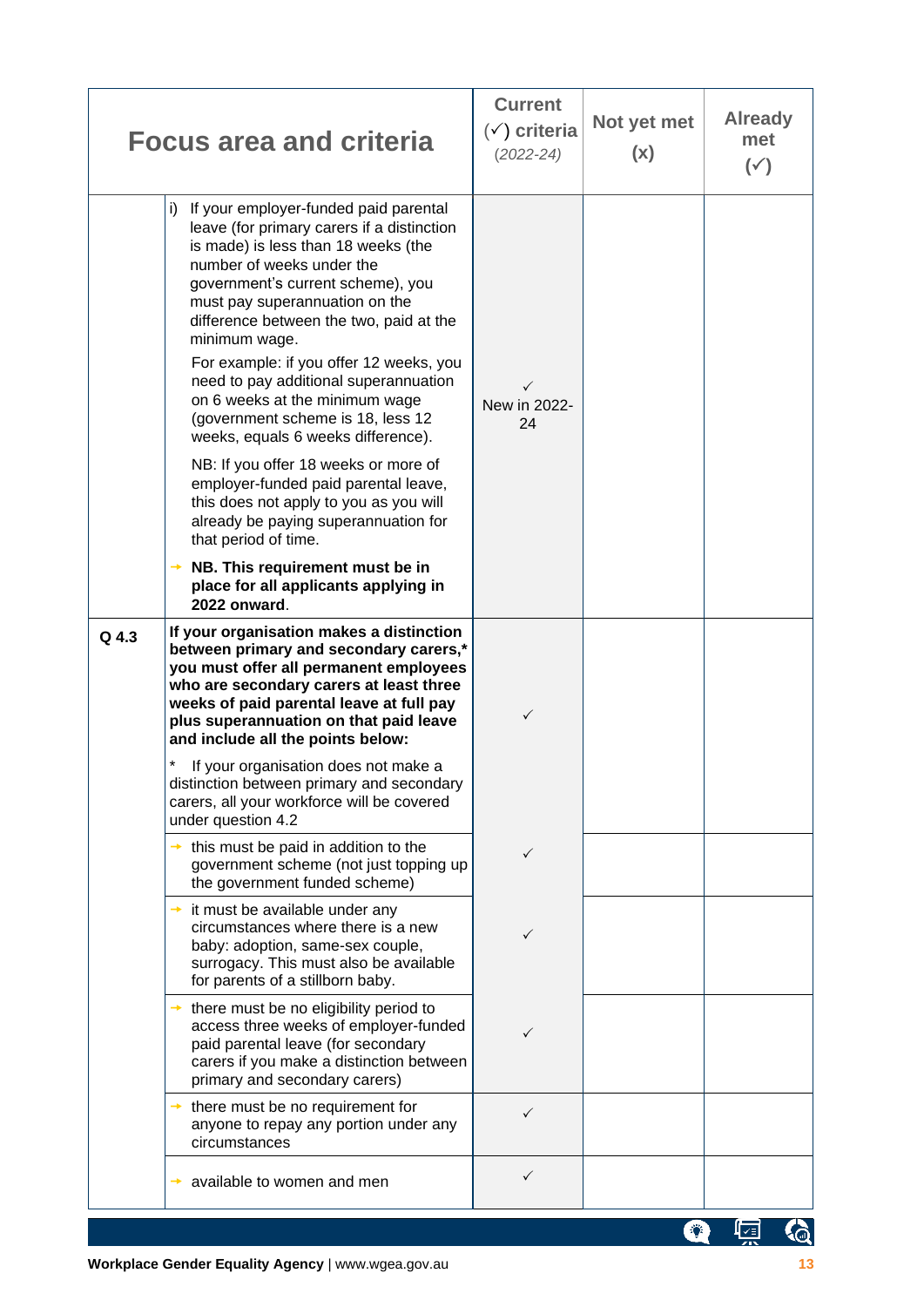|         | <b>Focus area and criteria</b>                                                                                                                                          | <b>Current</b><br>$(\check{y})$ criteria<br>$(2022 - 24)$ | Not yet met<br>(x) | <b>Already</b><br>met<br>$(\check{ }')$ |
|---------|-------------------------------------------------------------------------------------------------------------------------------------------------------------------------|-----------------------------------------------------------|--------------------|-----------------------------------------|
|         | flexibility in how this can be taken must<br>be provided (e.g. part-time for part of<br>the paid duration).                                                             | ✓                                                         |                    |                                         |
| $Q$ 4.4 | Your organisation must actively<br>encourage men to take parental leave.<br>Details of how this is done must be<br>provided.                                            | $\checkmark$                                              |                    |                                         |
|         | Examples could include through the<br>provision of manager and staff<br>resources, case studies, extending the<br>period when the leave is available etc.               |                                                           |                    |                                         |
| Q 4.5   | Your organisation must track the<br>following metrics relating to paid<br>parental leave annually:                                                                      | ✓                                                         |                    |                                         |
|         | utilisation by women and men (manager<br>$\rightarrow$<br>and non-manager)                                                                                              | ✓                                                         |                    |                                         |
|         | return to work of women and men<br>following parental leave                                                                                                             | ✓                                                         |                    |                                         |
|         | promotions during parental leave<br>→                                                                                                                                   | ✓                                                         |                    |                                         |
|         | $\rightarrow$ voluntary and involuntary departures<br>(including dismissals and redundancies)<br>within 12 months of return from parental<br>leave.                     | $\checkmark$                                              |                    |                                         |
| Q 4.6   | Your organisation must have an action<br>plan to maximise the rate of return to<br>work from parental leave (paid or<br>unpaid) that includes:                          | ✓                                                         |                    |                                         |
|         | keep-in-touch program while on<br>parental leave                                                                                                                        | ✓                                                         |                    |                                         |
|         | on-boarding support                                                                                                                                                     | $\checkmark$                                              |                    |                                         |
|         | tracking the reasons why, where<br>applicable, women and men who return<br>from parental leave do not return to their<br>original role and to which role they<br>return | ✓                                                         |                    |                                         |

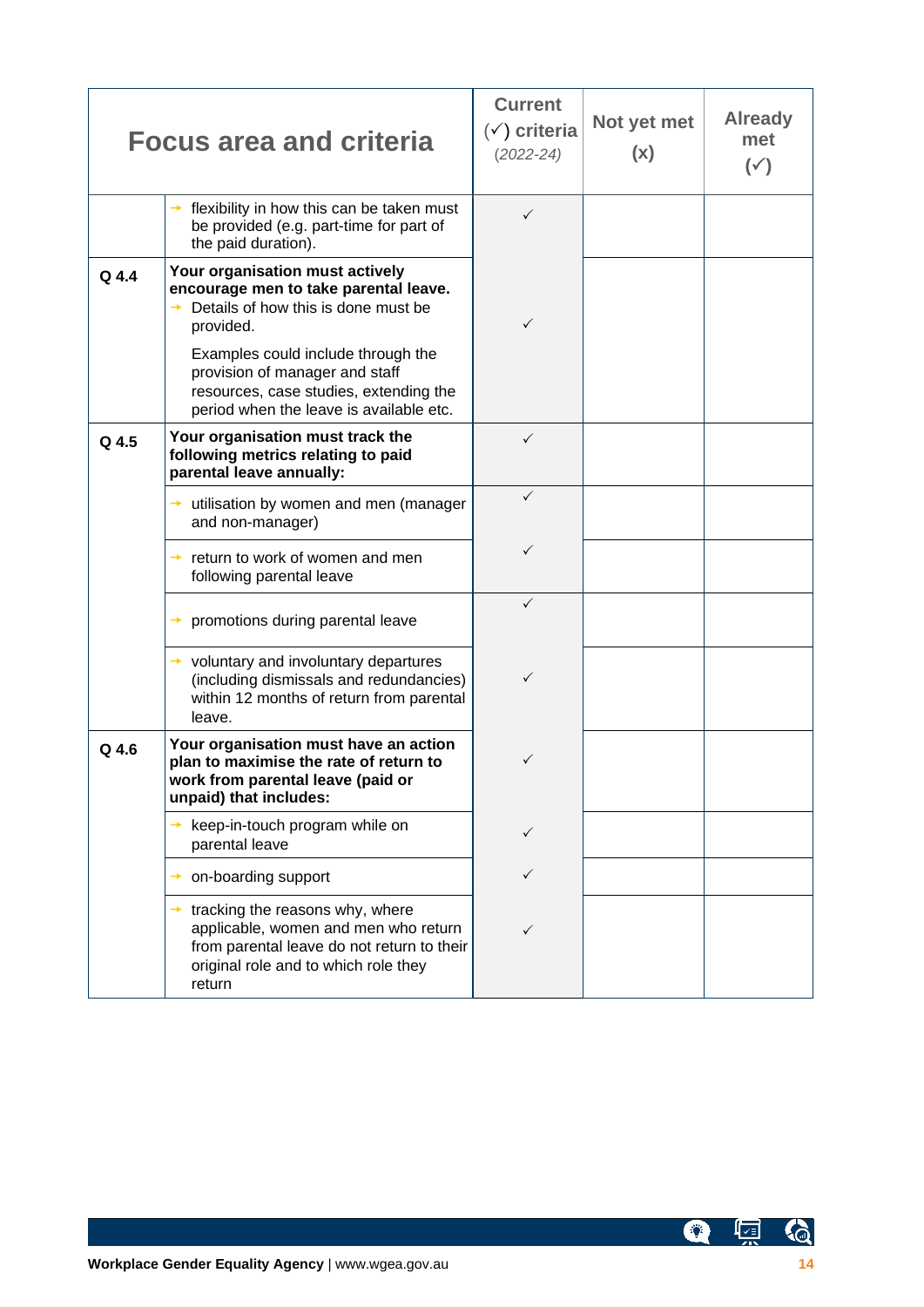|         | <b>Focus area and criteria</b>                                                                                                                                                                                                                                                                                                                                                                                                                                                                                                                                                          | <b>Current</b><br>$(\check{y})$ criteria<br>$(2022 - 24)$ | Not yet met<br>(x) | <b>Already</b><br>met<br>$(\check{ }')$ |
|---------|-----------------------------------------------------------------------------------------------------------------------------------------------------------------------------------------------------------------------------------------------------------------------------------------------------------------------------------------------------------------------------------------------------------------------------------------------------------------------------------------------------------------------------------------------------------------------------------------|-----------------------------------------------------------|--------------------|-----------------------------------------|
| Q 4.7   | Your organisation must have support<br>mechanisms, other than leave, for those<br>with family or caring responsibilities,<br>including elder and disability care.                                                                                                                                                                                                                                                                                                                                                                                                                       |                                                           |                    |                                         |
|         | $\rightarrow$ You will need to provide details of<br>support provided.                                                                                                                                                                                                                                                                                                                                                                                                                                                                                                                  |                                                           |                    |                                         |
|         | Examples of support could be:- referral<br>services for those with caring<br>responsibilities, including for aged<br>parents or family members with a<br>disability; access to flexible working<br>arrangements; training for managers to<br>understand how to support parents and<br>carers; access to support services, such<br>as EAP to manage stress and anxiety;<br>access to information relating to<br>managing caring responsibilities and<br>rights at work; providing financial<br>assistance, such as subsidised<br>childcare; emergency services, or carer<br>assessments. | $\checkmark$                                              |                    |                                         |
|         | Your organisation must have a policy or<br>strategy to support those who are<br>experiencing family or domestic<br>violence.                                                                                                                                                                                                                                                                                                                                                                                                                                                            | ✓                                                         |                    |                                         |
| $Q$ 4.8 | You will be required to provide details of<br>the support available, which could include:<br>$\rightarrow$ paid or unpaid leave<br>$\rightarrow$ employee assistance program<br>$\rightarrow$ training of key staff<br>$\rightarrow$ domestic violence clause in the<br>enterprise agreement<br>$\rightarrow$ referral to appropriate domestic violence<br>support services for expert advice.                                                                                                                                                                                          | $\checkmark$                                              |                    |                                         |

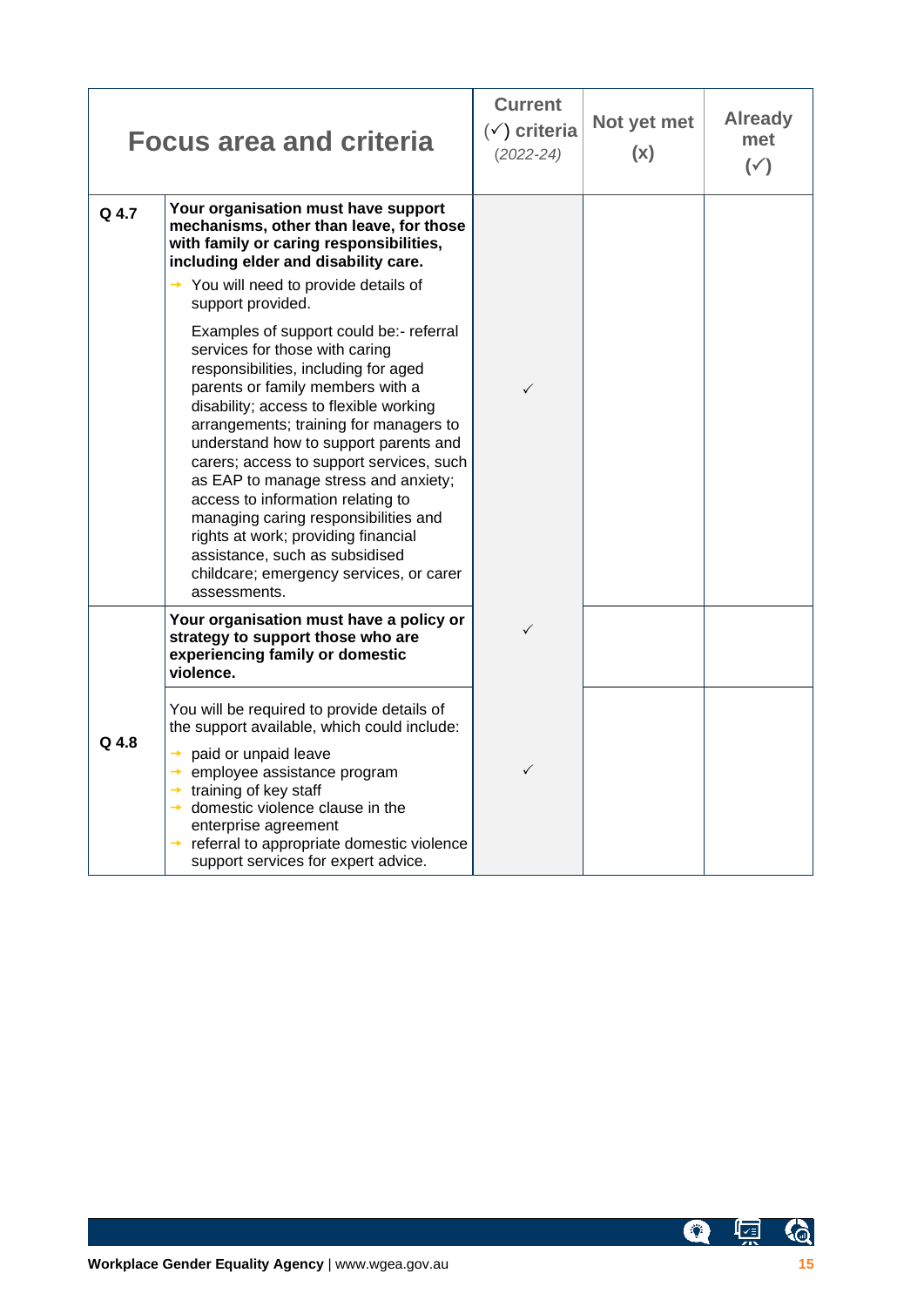|       | <b>Focus area and criteria</b>                                                                                                                                                                                                 | <b>Current</b><br>$(\check{ }')$ criteria<br>$(2022 - 24)$ | Not yet met<br>(x) | <b>Already</b><br>met<br>$(\check{ }')$ |  |
|-------|--------------------------------------------------------------------------------------------------------------------------------------------------------------------------------------------------------------------------------|------------------------------------------------------------|--------------------|-----------------------------------------|--|
|       | 5. Mainstreaming flexible working                                                                                                                                                                                              |                                                            |                    |                                         |  |
| Q 5.1 | Your organisation must have a flexible<br>working policy AND flexible working<br>strategy.                                                                                                                                     | $\checkmark$                                               |                    |                                         |  |
|       | The following must be included:                                                                                                                                                                                                |                                                            |                    |                                         |  |
|       | a business case for flexible working<br>→<br>endorsed at the leadership level that<br>must be communicated to all your<br>workforce                                                                                            | $\checkmark$                                               |                    |                                         |  |
|       | manager accountability for flexible<br>working (e.g. embedded into<br>performance reviews, tracking of<br>approvals and rejections with reasons)                                                                               | ✓                                                          |                    |                                         |  |
|       | if relevant, your organisation's approach<br>$\rightarrow$<br>to flexibility is integrated into client<br>interactions                                                                                                         | ✓                                                          |                    |                                         |  |
|       | Flexible working must be promoted<br>throughout the organisation and to<br>prospective employees, to both women<br>and men, regardless of caring<br>responsibilities.                                                          | $\checkmark$                                               |                    |                                         |  |
|       | You will be required to provide details of<br>how this is done. Examples include<br>case studies featuring women and men,<br>resources, events, intranet page.                                                                 |                                                            |                    |                                         |  |
| Q 5.2 | All people managers must complete<br>training on how to manage flexible<br>working.                                                                                                                                            |                                                            |                    |                                         |  |
|       | This training must include how to<br>$\rightarrow$<br>address gender stereotypes that<br>prevent men from requesting flexible<br>working arrangements. This can be<br>done in any way or as frequently as<br>deemed necessary. | ✓                                                          |                    |                                         |  |
| Q 5.3 | Managers, including the CEO, must be<br>visible role models of flexible working.<br>$\rightarrow$ You will need to give examples of how<br>this occurs.                                                                        | ✓                                                          |                    |                                         |  |
| Q 5.4 | At least four of the following options<br>must be available to women and men in<br>your organisation:                                                                                                                          | ✓                                                          |                    |                                         |  |
|       | flexible hours of work                                                                                                                                                                                                         |                                                            |                    |                                         |  |
|       | compressed working weeks                                                                                                                                                                                                       |                                                            |                    |                                         |  |
|       |                                                                                                                                                                                                                                |                                                            | 槮                  | Ц⊽≡                                     |  |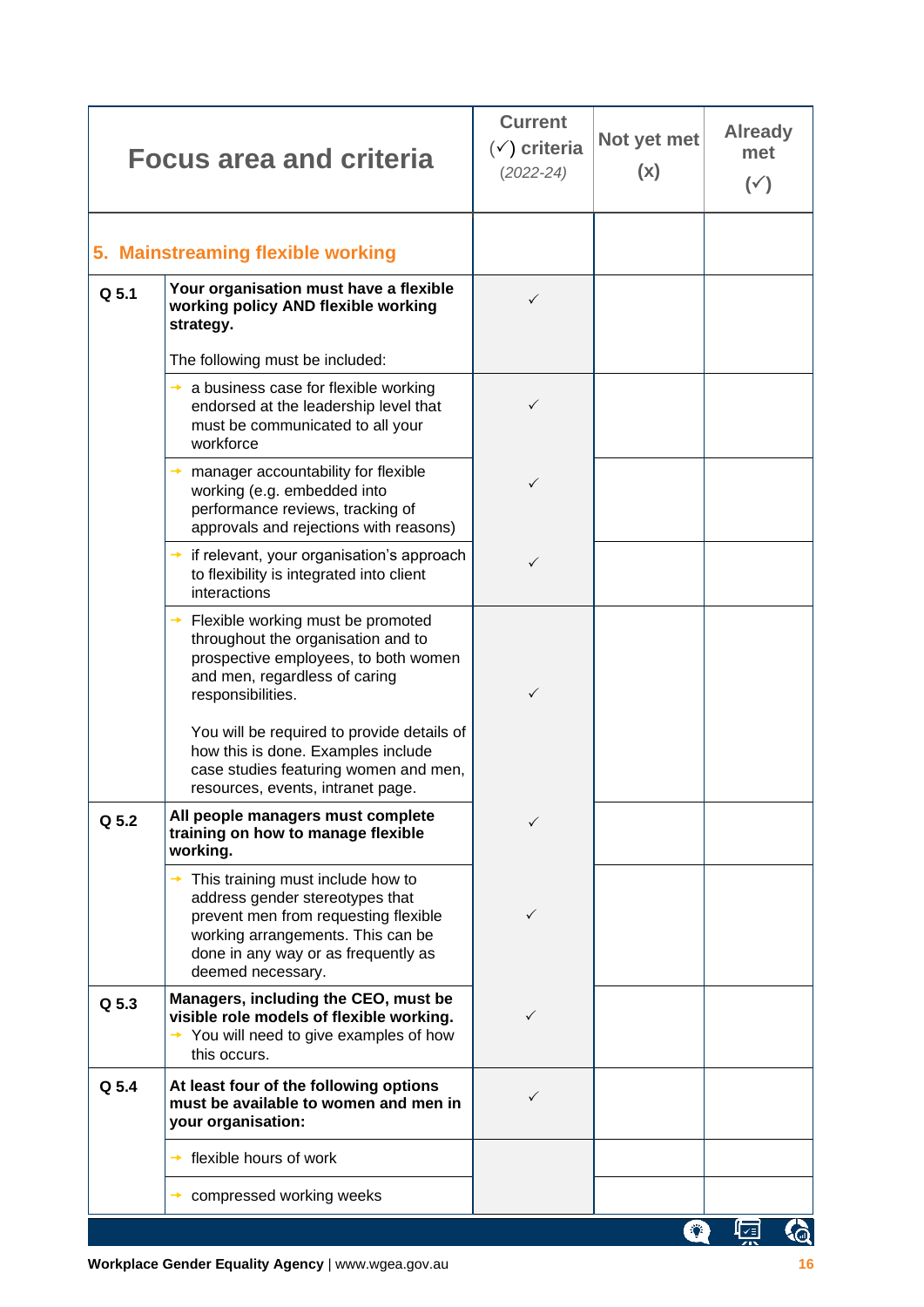|       | <b>Focus area and criteria</b>                                                                                                                                                                                                                                                                     | <b>Current</b><br>$(\check{ }')$ criteria<br>$(2022 - 24)$ | Not yet met<br>(x) | <b>Already</b><br>met<br>$(\checkmark)$ |
|-------|----------------------------------------------------------------------------------------------------------------------------------------------------------------------------------------------------------------------------------------------------------------------------------------------------|------------------------------------------------------------|--------------------|-----------------------------------------|
|       | time-in-lieu<br>$\rightarrow$                                                                                                                                                                                                                                                                      |                                                            |                    |                                         |
|       | telecommuting<br>→                                                                                                                                                                                                                                                                                 |                                                            |                    |                                         |
|       | part-time work                                                                                                                                                                                                                                                                                     |                                                            |                    |                                         |
|       | job sharing<br>→                                                                                                                                                                                                                                                                                   |                                                            |                    |                                         |
|       | purchased leave                                                                                                                                                                                                                                                                                    |                                                            |                    |                                         |
|       | unpaid leave<br>$\rightarrow$                                                                                                                                                                                                                                                                      |                                                            |                    |                                         |
|       | self-rostering<br>→                                                                                                                                                                                                                                                                                |                                                            |                    |                                         |
|       | $\rightarrow$ other flexible working arrangements<br>relevant to your workplace or industry.                                                                                                                                                                                                       |                                                            |                    |                                         |
| Q 5.5 | How does your organisation support<br>part-time/reduced hours in manager<br>roles?<br>$\rightarrow$ You will need to provide up to 500<br>words outlining your organisation's<br>approach, including how you address<br>real or perceived barriers to requesting<br>reduced hours in senior roles. | ✓                                                          |                    |                                         |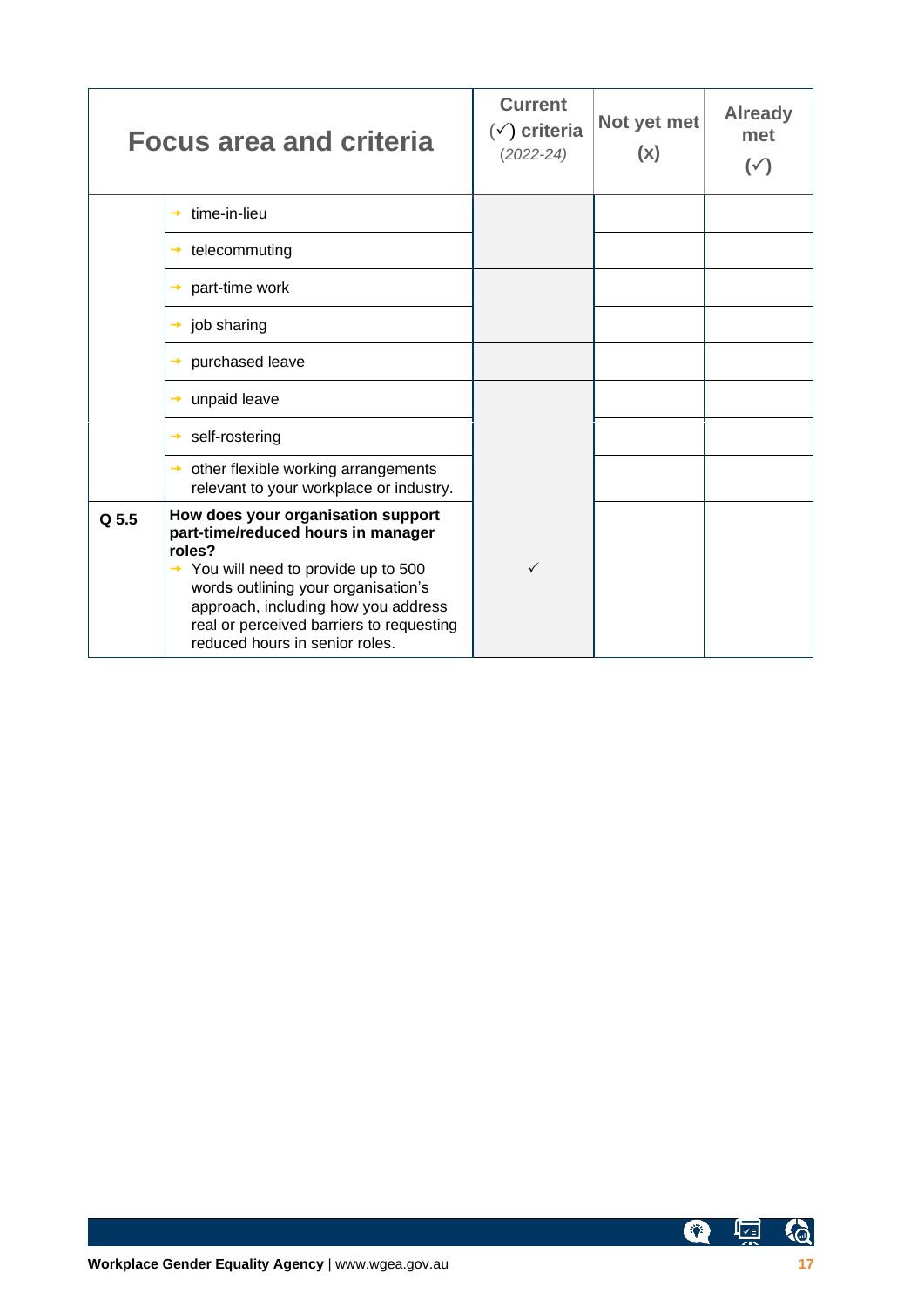|       | <b>Focus area and criteria</b>                                                                                                                                                                                                                                                                                                                                                                                                    | <b>Current</b><br>$(\check{v})$ criteria<br>$(2022 - 24)$ | Not yet met<br>(x) | <b>Already</b><br>met<br>$(\check{ }')$ |
|-------|-----------------------------------------------------------------------------------------------------------------------------------------------------------------------------------------------------------------------------------------------------------------------------------------------------------------------------------------------------------------------------------------------------------------------------------|-----------------------------------------------------------|--------------------|-----------------------------------------|
| Q 5.6 | Your organisation may need to set a<br>target for men working flexibly.                                                                                                                                                                                                                                                                                                                                                           | ✓                                                         |                    |                                         |
|       | To determine if you need to set this<br>target, you will need to refer to question<br>2 survey results under the "Lived<br>experience check", "Employee Survey"<br>section at the end of the EOCGE criteria<br>("I have the flexibility I need to manage<br>work and other commitments").                                                                                                                                         |                                                           |                    |                                         |
|       | <b>Requirement:</b> If the agree/strongly agree<br>scores for female managers or non-<br>managers is more than 5% greater than<br>the equivalent scores for men, you need to<br>set a target to increase the agreement<br>scores of men in that category. If the<br>difference is 5% or less, no target needs to<br>be set.                                                                                                       |                                                           |                    |                                         |
|       | For example, if 85% of female managers<br>agree and strongly agree they have the<br>flexibility they need to manage their work<br>and other commitments, the agree and<br>strongly agree score for men would need<br>to be no less than 81% (i.e. 85% minus<br>5%) to avoid having to set a target. If the<br>score for men is less than 81%, then a<br>target would need to be set to increase<br>their score to 81% or greater. |                                                           |                    |                                         |
|       | Details of the targets, as well as the target<br>date will need to be provided.                                                                                                                                                                                                                                                                                                                                                   |                                                           |                    |                                         |
|       | <b>Outcomes:</b> If a target in this area is<br>required, your renewal application must<br>indicate if progress has been made against<br>the target over the prior two years.<br>If the target is not met, you will have the<br>opportunity to explain why.                                                                                                                                                                       | (two years after<br>initial<br>application)               |                    |                                         |

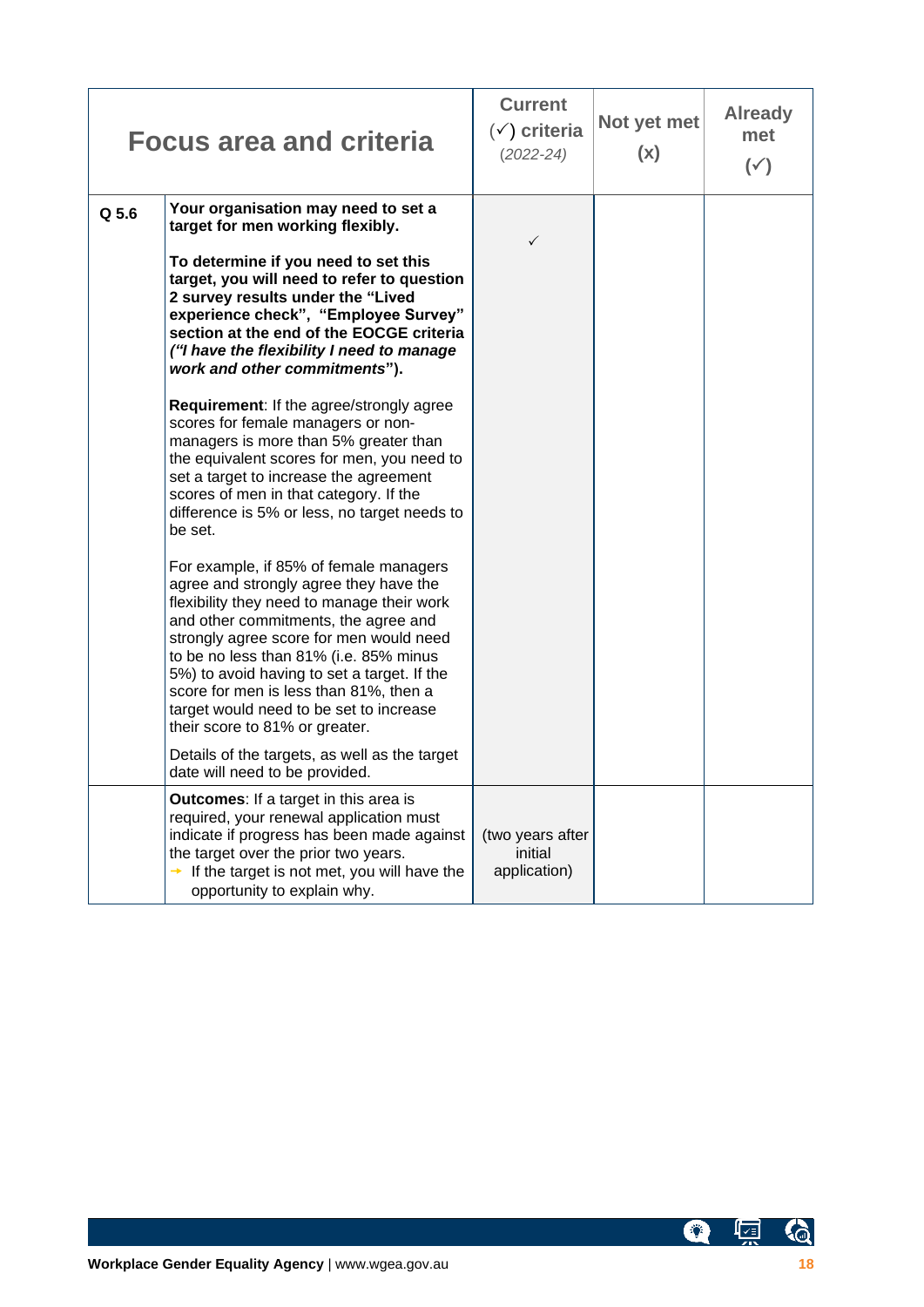|         | <b>Focus area and criteria</b>                                                                                                                                                                                                                              | <b>Current</b><br>$(\check{y})$ criteria<br>$(2022 - 24)$ | Not yet met<br>(x) | <b>Already</b><br>met<br>$(\check{ }')$ |
|---------|-------------------------------------------------------------------------------------------------------------------------------------------------------------------------------------------------------------------------------------------------------------|-----------------------------------------------------------|--------------------|-----------------------------------------|
|         | 6. Preventing gender-based harassment<br>and discrimination, sexual harassment<br>and bullying                                                                                                                                                              |                                                           |                    |                                         |
| Q 6.1   | Your organisation must have a policy<br>on, or an award/industrial or workplace<br>agreement which covers the prevention<br>of gender-based harassment and<br>discrimination, sexual harassment and<br>bullying.                                            | ✓                                                         |                    |                                         |
| $Q$ 6.2 | Your organisation must have a formal<br>grievance process in place relating to<br>gender-based harassment and<br>discrimination, sexual harassment and<br>bullying.                                                                                         | ✓                                                         |                    |                                         |
| Q 6.3   | All your workforce (including Partners<br>in Partnership structures) must have<br>completed training on the prevention of<br>gender-based harassment and<br>discrimination, sexual harassment and<br>bullying at induction and at least every<br>two years. |                                                           |                    |                                         |
|         | This training must be completed by your<br>entire workforce (including managers, non-<br>managers, contract and casual staff and<br>Partners in Partnership structures) and<br>include all the dot-points below:                                            | $\checkmark$                                              |                    |                                         |
|         | Note: an email with an attached policy<br>and/or advising rights and<br>responsibilities relating to gender-based<br>harassment and discrimination, sexual<br>harassment and bullying is not<br>considered training.                                        |                                                           |                    |                                         |
|         | Training must include:<br>a legislative definition of gender-based<br>harassment and discrimination, sexual<br>harassment and bullying                                                                                                                      | ✓                                                         |                    |                                         |
|         | definition of a workplace, rights and<br>→<br>responsibilities of all the workforce                                                                                                                                                                         |                                                           |                    |                                         |
|         | details of the grievance/complaints<br>procedure                                                                                                                                                                                                            |                                                           |                    |                                         |
|         | details of the internal and external<br>contact support resources                                                                                                                                                                                           |                                                           |                    |                                         |
|         | clear explanation of organisational<br>expectations around conduct and<br>consequences for respondents.                                                                                                                                                     |                                                           |                    |                                         |

G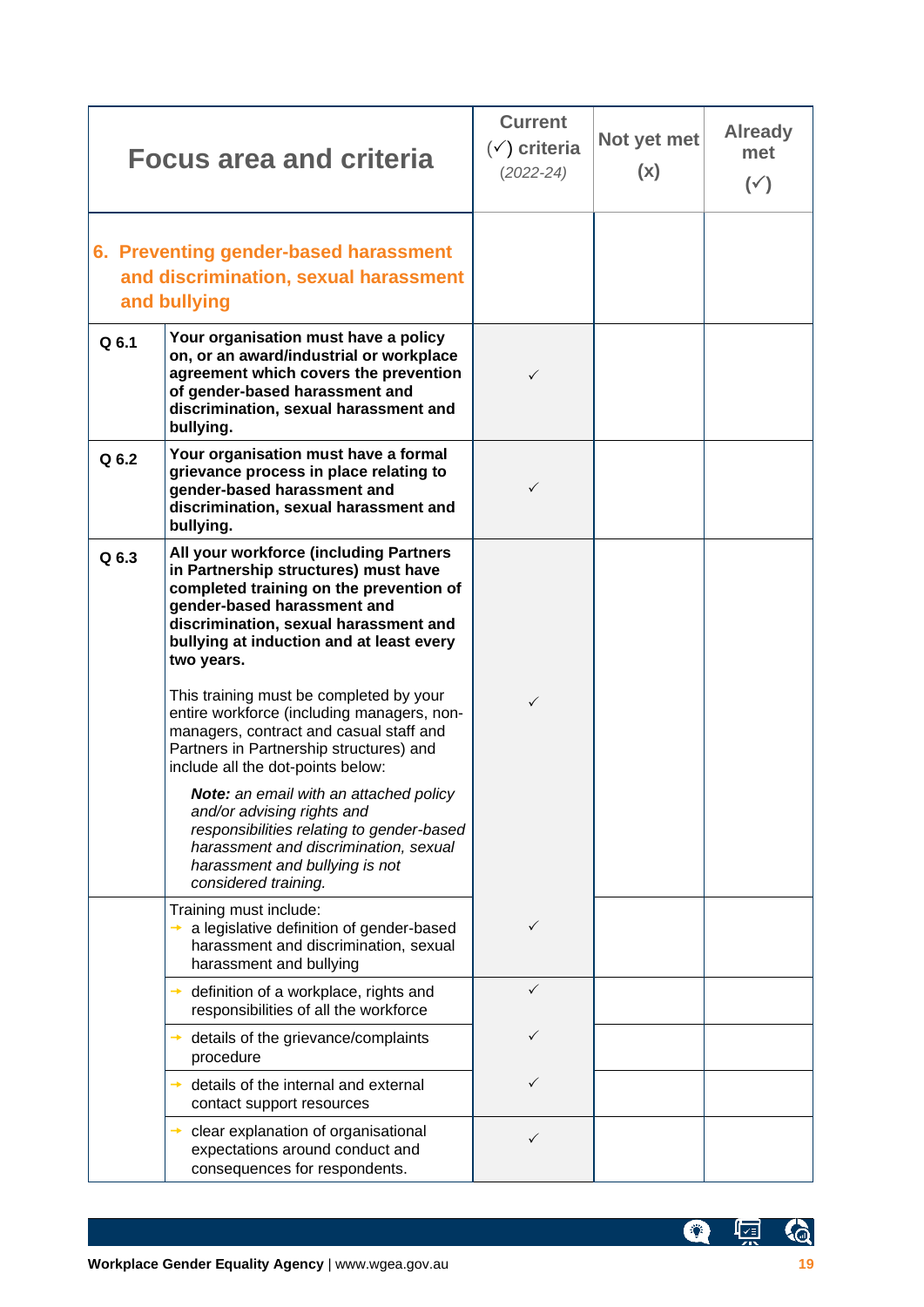|       | <b>Focus area and criteria</b>                                                                                                                                                                                                                 | <b>Current</b><br>$(\check{ } )$ criteria<br>$(2022 - 24)$ | Not yet met<br>(x) | <b>Already</b><br>met |
|-------|------------------------------------------------------------------------------------------------------------------------------------------------------------------------------------------------------------------------------------------------|------------------------------------------------------------|--------------------|-----------------------|
| Q 6.4 | Your organisation must have had no<br>judgment or adverse final order made<br>against it by a court or other tribunal<br>relating to gender-based harassment<br>and discrimination, sexual harassment<br>and bullying in the last three years. |                                                            |                    |                       |
|       | Where an <b>individual employee</b> has had a<br>judgment or adverse final order made<br>against them, this does not apply.                                                                                                                    |                                                            |                    |                       |

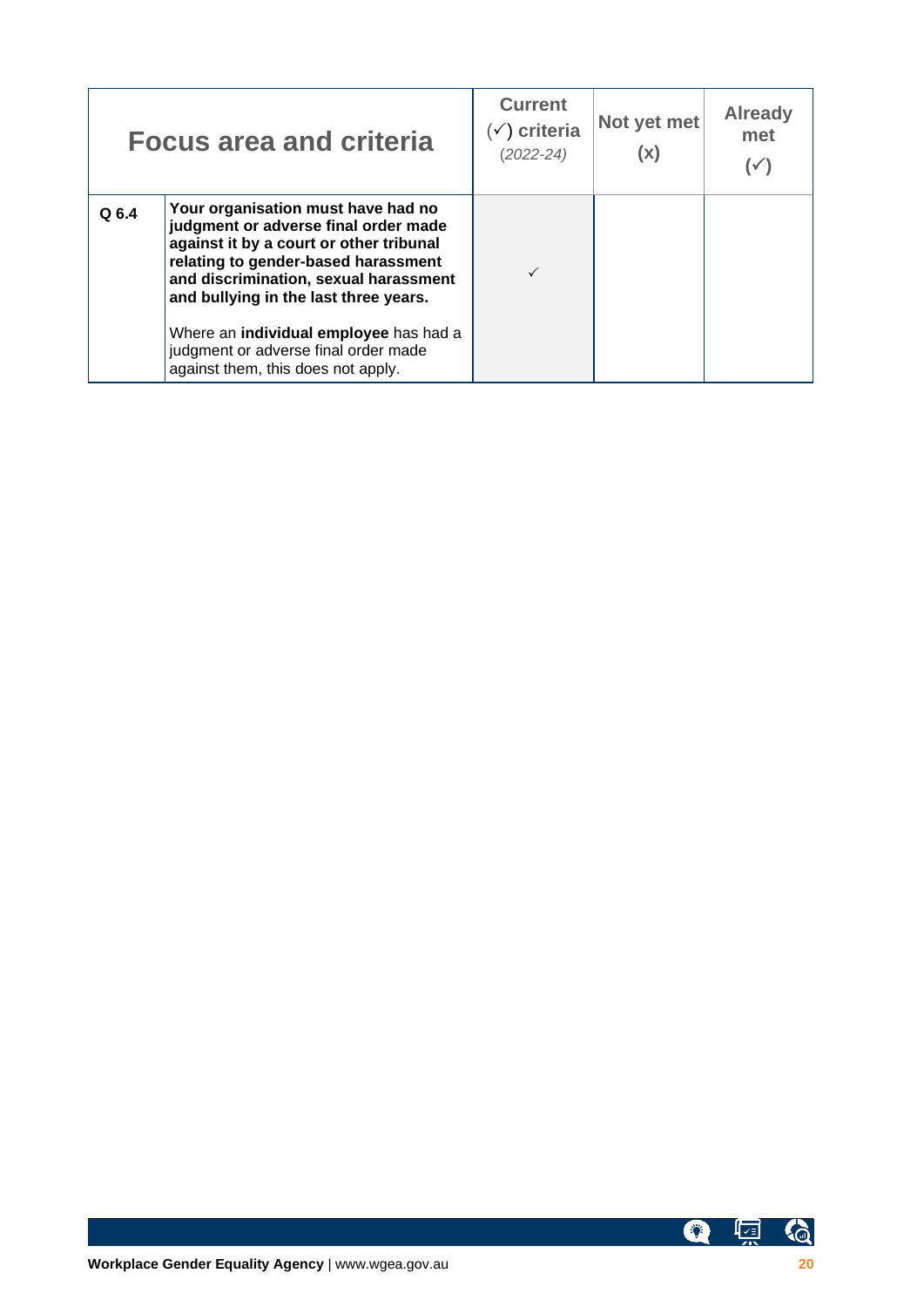|       | <b>Focus area and criteria</b>                                                                                                                                                                                                            | <b>Current</b><br>$(\check{ }')$ criteria<br>$(2022 - 24)$ | Not yet met<br>(x) | <b>Already</b><br>met<br>$(\check{ }')$ |
|-------|-------------------------------------------------------------------------------------------------------------------------------------------------------------------------------------------------------------------------------------------|------------------------------------------------------------|--------------------|-----------------------------------------|
|       | 7. Driving change beyond your workplace                                                                                                                                                                                                   |                                                            |                    |                                         |
| Q 7.1 | In the last 12 months, and each year for<br>subsequent applications, your CEO or a<br>member of your governing body, must<br>have made at least one external<br>statement regarding their commitment<br>to gender equality overall.       |                                                            |                    |                                         |
|       | This can be done by various means,<br>including a media release on the<br>organisation's website, a social media<br>message, a statement in the annual report,<br>and/or at public forums.                                                | ✓                                                          |                    |                                         |
|       | $\rightarrow$ You will need to provide details of this<br>statement/s in your application. It may<br>be used to promote your gender<br>equality initiatives and/or the EOCGE<br>citation.                                                 |                                                            |                    |                                         |
| Q 7.2 | Your organisation must have<br>procurement guidelines that encourage<br>gender equality across your supply<br>chain.                                                                                                                      | $\checkmark$                                               |                    |                                         |
| Q 7.3 | Each year your CEO must be actively<br>involved in at least one external event<br>focused on gender equality.                                                                                                                             | $\checkmark$                                               |                    |                                         |
|       | $\rightarrow$ You will be required to provide details of<br>this involvement stating what ACTIVE<br>role your CEO played in the event/s,<br>where and when it was held.                                                                   |                                                            |                    |                                         |
| Q 7.4 | Your organisation must be involved in a<br>program or initiative to address gender<br>equality issues in your industry or<br>community.                                                                                                   |                                                            |                    |                                         |
|       | This must be carried out on an annual<br>basis if it is a smaller initiative (e.g. renewal<br>of a gender equality sponsorship program),<br>but if it is a larger initiative (e.g. a research<br>project), it may span a couple of years. | $\checkmark$                                               |                    |                                         |
|       | Other examples include:<br>schools program<br>gender equality industry network.                                                                                                                                                           |                                                            |                    |                                         |
|       | You will be required to provide details of<br>this gender equality initiative.                                                                                                                                                            |                                                            |                    |                                         |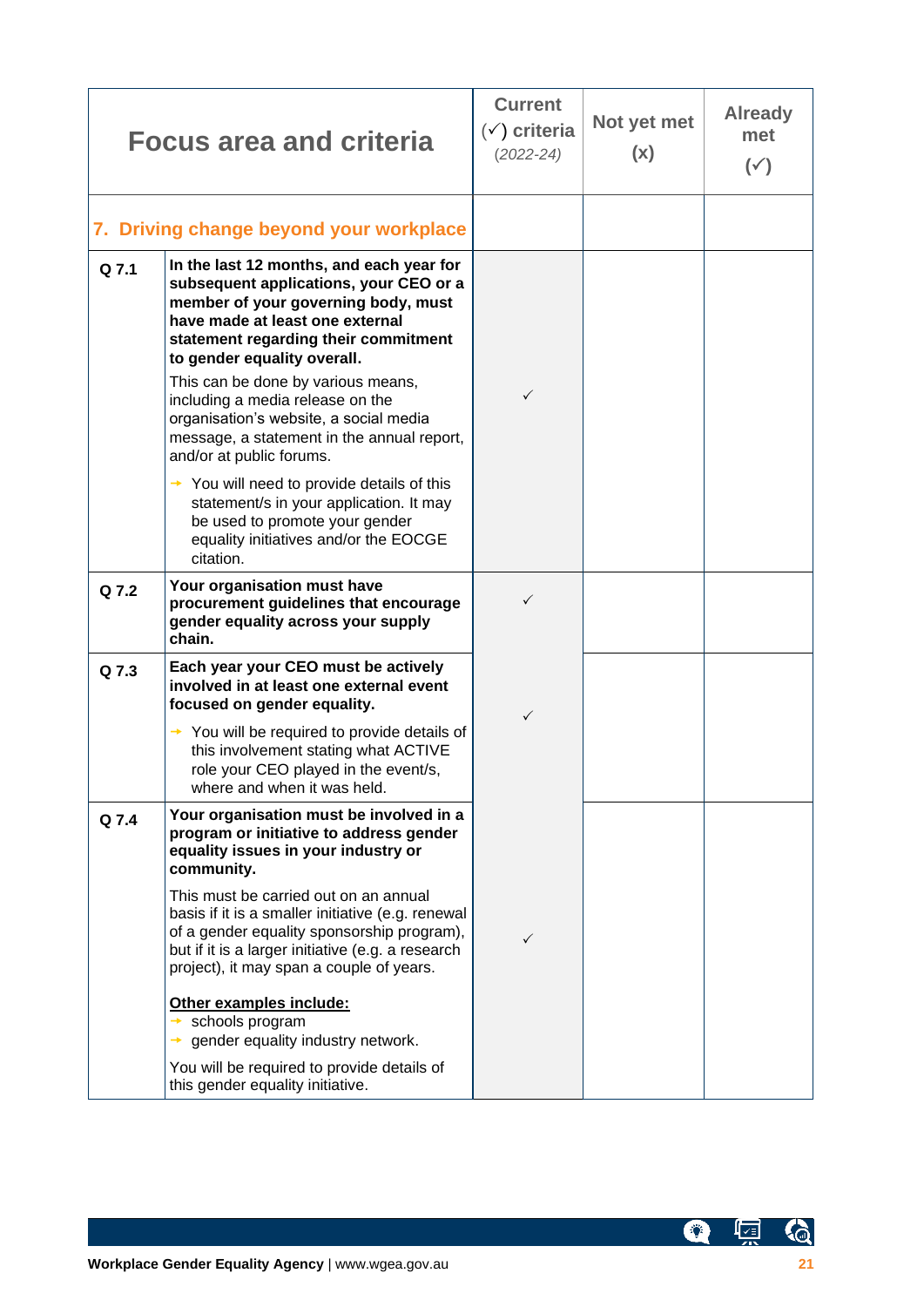|       | <b>Focus area and criteria</b>                                                                                                                                                                                                                                                                                                                                                                                                                                                                                                                                                                                                                                                                                                                                                                                                         | <b>Current</b><br>$(\checkmark)$ criteria<br>$(2022 - 24)$ | Not yet met<br>(x) | <b>Already</b><br>met<br>$(\check{ }')$ |
|-------|----------------------------------------------------------------------------------------------------------------------------------------------------------------------------------------------------------------------------------------------------------------------------------------------------------------------------------------------------------------------------------------------------------------------------------------------------------------------------------------------------------------------------------------------------------------------------------------------------------------------------------------------------------------------------------------------------------------------------------------------------------------------------------------------------------------------------------------|------------------------------------------------------------|--------------------|-----------------------------------------|
| Q 7.5 | Your CEO must aim to achieve gender<br>balance on internal/external speaking<br>panels.<br>This involves:<br>requesting confirmation of who the other<br>panellists/speakers/participants are, and<br>how gender balance will be achieved<br>insisting that as a condition of<br>acceptance, you expect women to<br>participate in a meaningful way<br>reserving the right to withdraw from the<br>event, even at the last minute, should<br>this not be the case when the speaker<br>list is finalised<br>offering names of women from within<br>your organisation or network and if<br>helpful, point them to the resources for<br>support in finding women/men.<br>Members of the Male Champions of<br>Change, Chief Executive Women and<br>Women's Leadership Institute Australia are<br>required to make similar pledges. See the | ✓                                                          |                    |                                         |
|       | MCC website. To meet this criterion, you<br>are not required to become a member of<br>any of these organisations.                                                                                                                                                                                                                                                                                                                                                                                                                                                                                                                                                                                                                                                                                                                      |                                                            |                    |                                         |

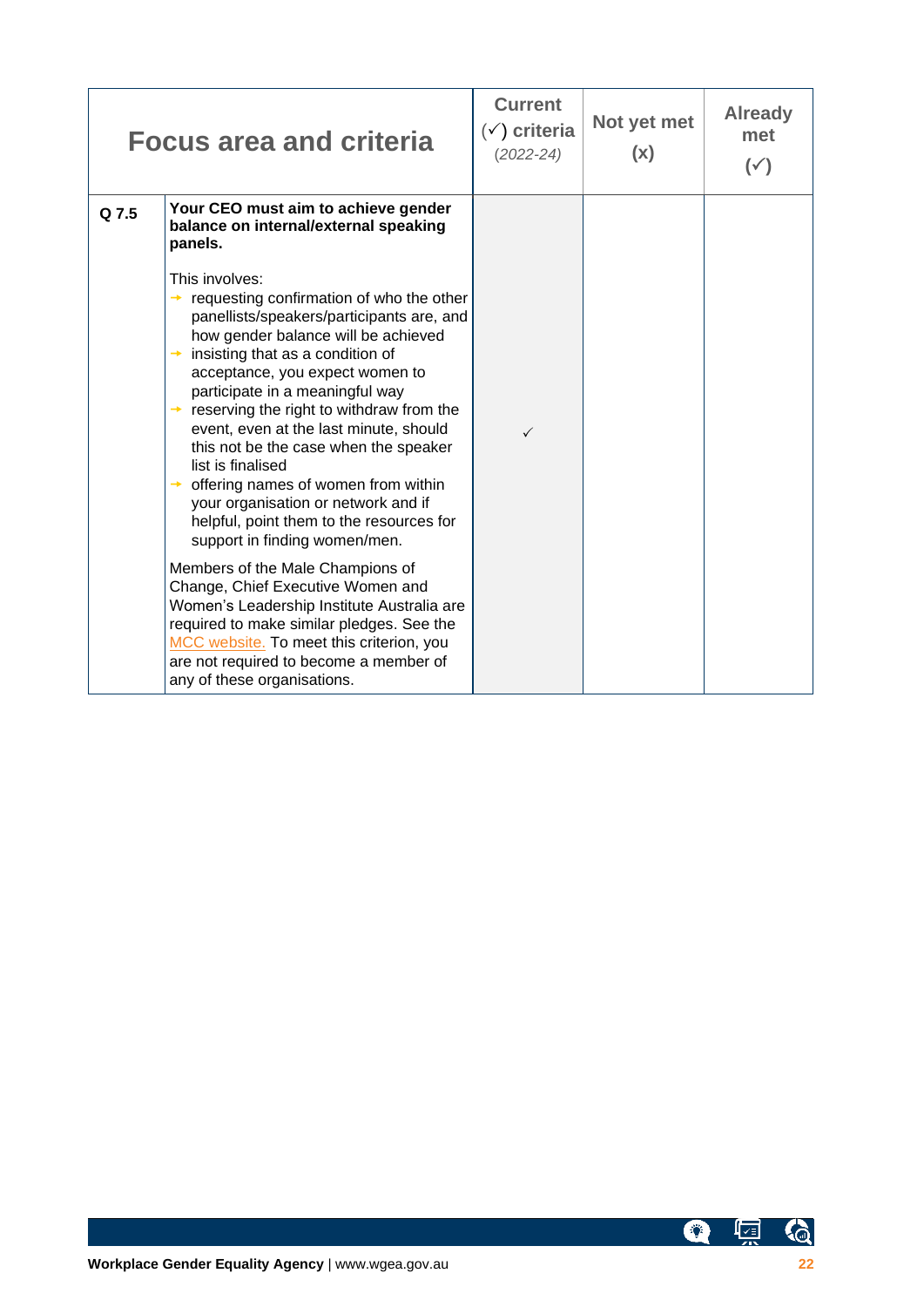| <b>Focus area and criteria</b>                                                                                                                                                                                                                                                                                                                                               | <b>Current</b><br>$(\check{y})$ criteria<br>$(2022 - 24)$ | Not yet met<br>(x) | <b>Already</b><br>met<br>$(\check{ }')$ |
|------------------------------------------------------------------------------------------------------------------------------------------------------------------------------------------------------------------------------------------------------------------------------------------------------------------------------------------------------------------------------|-----------------------------------------------------------|--------------------|-----------------------------------------|
| <b>Lived experience check</b>                                                                                                                                                                                                                                                                                                                                                |                                                           |                    |                                         |
| <b>CEO</b> Interview<br>1.                                                                                                                                                                                                                                                                                                                                                   |                                                           |                    |                                         |
| For first time applicants, or for existing citation<br>holders where the CEO is new, the CEO must<br>participate in a 20-30 minute telephone interview<br>with an Agency representative, regarding their<br>leadership and commitment to gender equality.<br>CEOs that have previously been interviewed may be<br>randomly selected for a follow up interview<br>thereafter. | $\checkmark$                                              |                    |                                         |
| 2. Employee contribution to application                                                                                                                                                                                                                                                                                                                                      | $\checkmark$                                              |                    |                                         |
| To promote transparency around the citation<br>process, employees must have an opportunity to<br>contribute to the application and be given access to<br>the final submission.                                                                                                                                                                                               | ✓                                                         |                    |                                         |
| At a minimum:<br>The group or committee that is responsible for<br>implementation and oversight of your gender<br>equality strategy must be consulted in the<br>development of your EOCGE application.                                                                                                                                                                       | ✓                                                         |                    |                                         |
| All workers must be informed that the<br>organisation is applying for the citation.                                                                                                                                                                                                                                                                                          | $\checkmark$                                              |                    |                                         |
| $\rightarrow$ Your completed EOCGE application must be<br>made formally available to all workers, before or<br>upon successful granting of the citation. This<br>could be via publication on an intranet or internal<br>communications platform.                                                                                                                             | ✓                                                         |                    |                                         |
| <b>Employee survey</b><br>3.                                                                                                                                                                                                                                                                                                                                                 | $\checkmark$                                              |                    |                                         |
| Organisations must consult with all employees,<br>including casuals, and Partners in Partnership<br>structures on gender equality via an anonymous<br>survey at least every two years and report those<br>results in their EOCGE application.<br>Prior to administering your survey, please read all<br>the sections below to ensure all survey<br>requirements are met.     | ✓                                                         |                    |                                         |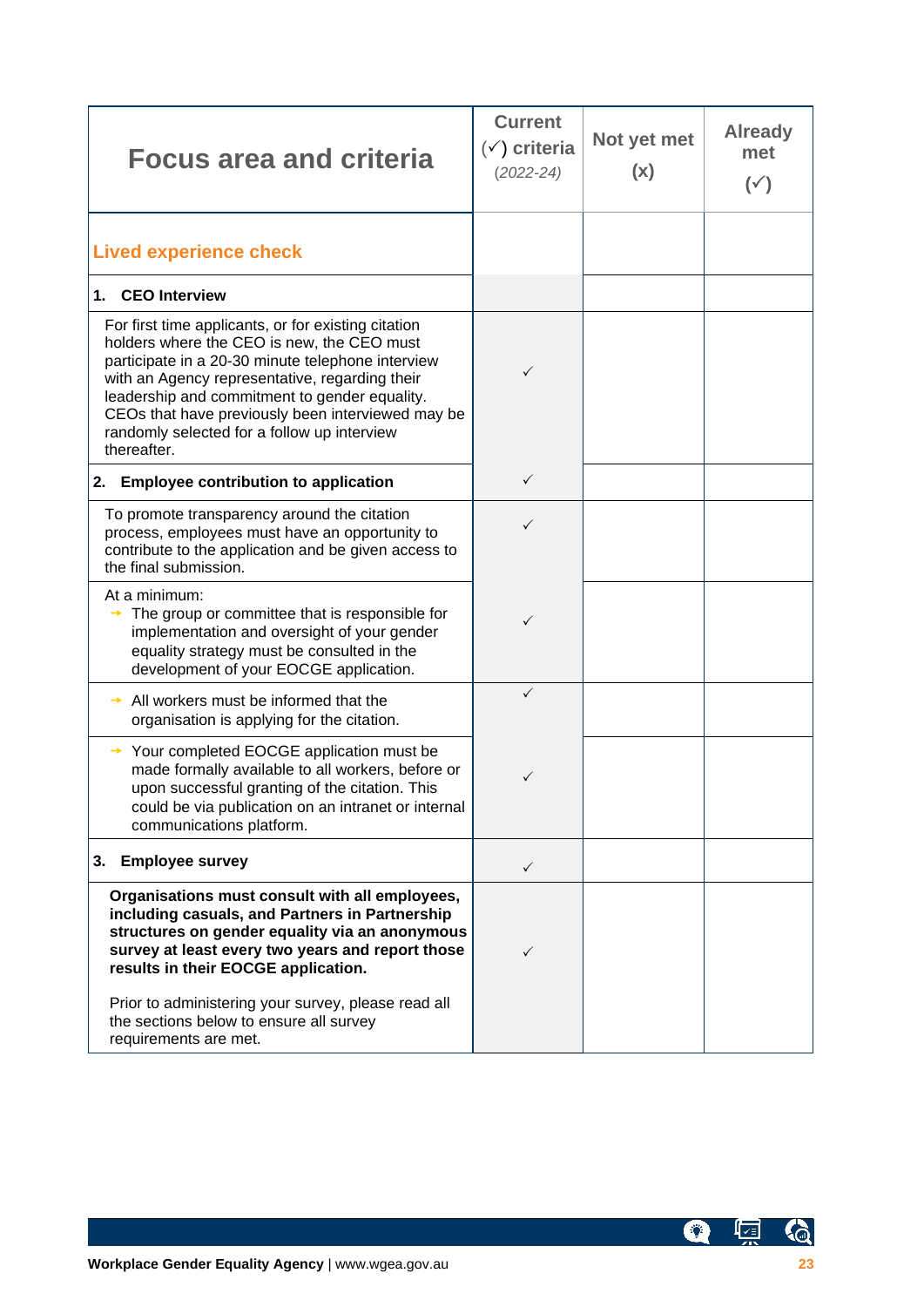| <b>Focus area and criteria</b>                                                                                                                                                                                                                                                                                                                                                                                        | <b>Current</b><br>$(\checkmark)$ criteria<br>$(2022 - 24)$ | Not yet met<br>(x) | <b>Already</b><br>met<br>$(\checkmark)$ |
|-----------------------------------------------------------------------------------------------------------------------------------------------------------------------------------------------------------------------------------------------------------------------------------------------------------------------------------------------------------------------------------------------------------------------|------------------------------------------------------------|--------------------|-----------------------------------------|
| Questions to be asked                                                                                                                                                                                                                                                                                                                                                                                                 |                                                            |                    |                                         |
| The survey questions need to be asked using a five-<br>point (or six-point) scale (for example 'strongly agree';<br>'agree'; 'not sure'; 'disagree'; 'strongly disagree'), or, if<br>using a different scale, convert the responses to an<br>equivalent in a five-point scale.                                                                                                                                        | ✓                                                          |                    |                                         |
| For example: in a five-point scale you would only use<br>'agree' and 'strongly agree' (options 4 and 5). If you<br>use a 10-point scale, you must only use the equivalent<br>responses, (i.e. options 8, 9 and 10).                                                                                                                                                                                                   |                                                            |                    |                                         |
| Employers must either ask the following three specific<br>questions:                                                                                                                                                                                                                                                                                                                                                  |                                                            |                    |                                         |
| $\rightarrow$ "My immediate supervisor/manager genuinely<br>supports equality between genders."                                                                                                                                                                                                                                                                                                                       | $\checkmark$                                               |                    |                                         |
| $\rightarrow$ "I have the flexibility I need to manage work and<br>other commitments."                                                                                                                                                                                                                                                                                                                                | ✓                                                          |                    |                                         |
| $\rightarrow$ "In my organisation gender-based harassment and<br>sexual harassment is not tolerated."                                                                                                                                                                                                                                                                                                                 | $\checkmark$                                               |                    |                                         |
| <b>OR</b><br>You may replace the three EOCGE questions with<br>alternatives but ONLY after you have obtained<br>written approval from WGEA within the last two<br>years on the suitability of the alternatives PRIOR to<br>conducting your survey. You must include your<br>replacement questions in your application.                                                                                                |                                                            |                    |                                         |
| <b>Conducting your survey</b>                                                                                                                                                                                                                                                                                                                                                                                         |                                                            |                    |                                         |
| Survey participation must be anonymous.                                                                                                                                                                                                                                                                                                                                                                               |                                                            |                    |                                         |
| Organisations may choose to administer a pulse<br>survey; incorporate questions into an existing<br>survey (e.g. a biennial employee engagement<br>survey); or by incorporating questions into an<br>existing process, for example rolling it out within<br>another forum such as organisation-wide training,<br>or by using other feedback mechanisms, provided<br>the confidentiality of respondents is maintained. | ✓                                                          |                    |                                         |

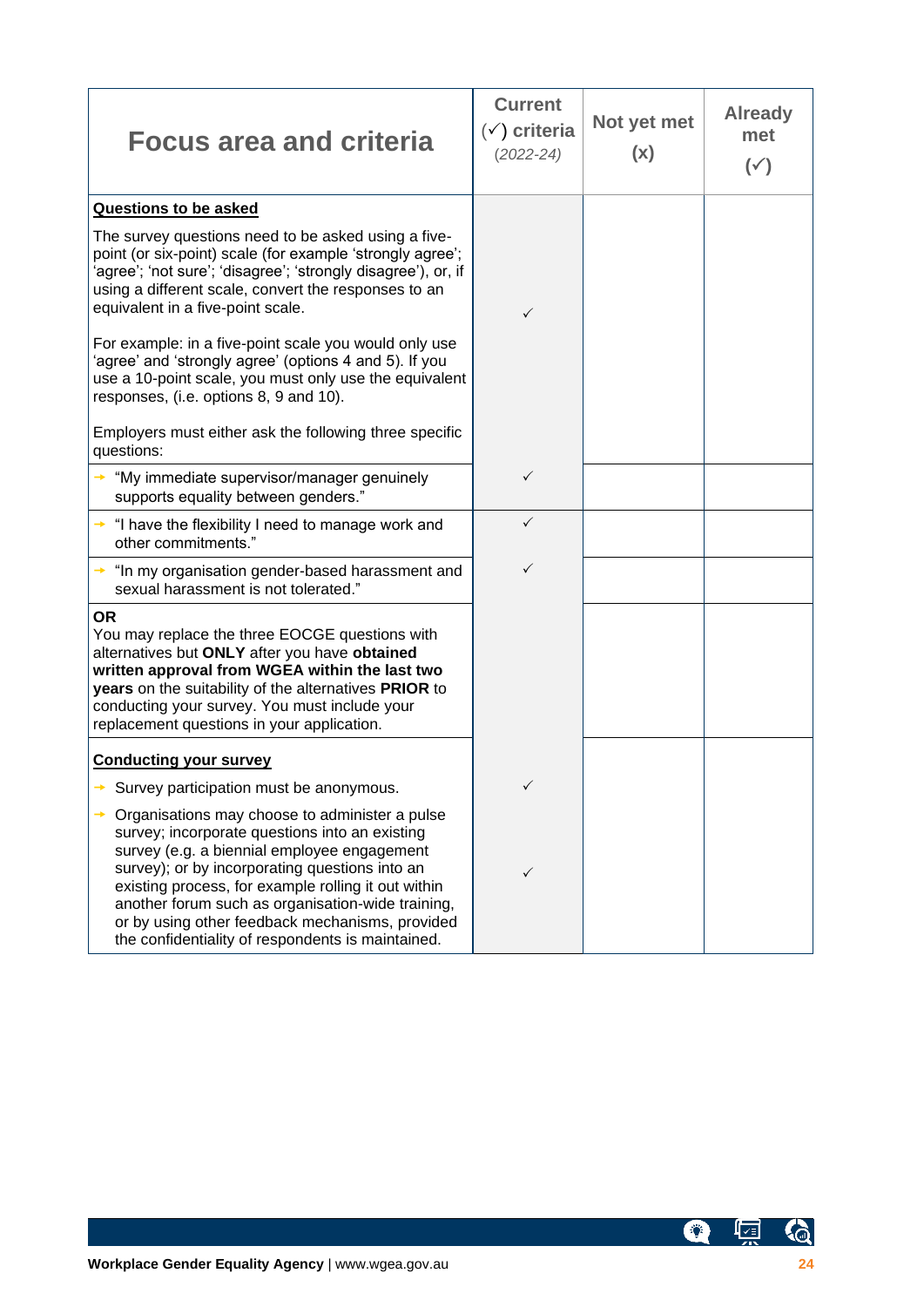| <b>Focus area and criteria</b>                                                                                                                                                                                                                                                                                                                                                                                                                                                                                                                                                                  | <b>Current</b><br>$(\check{y})$ criteria<br>$(2022 - 24)$ | Not yet met<br>(x) | <b>Already</b><br>met<br>$(\check{ }')$ |
|-------------------------------------------------------------------------------------------------------------------------------------------------------------------------------------------------------------------------------------------------------------------------------------------------------------------------------------------------------------------------------------------------------------------------------------------------------------------------------------------------------------------------------------------------------------------------------------------------|-----------------------------------------------------------|--------------------|-----------------------------------------|
| <b>Sample size</b>                                                                                                                                                                                                                                                                                                                                                                                                                                                                                                                                                                              |                                                           |                    |                                         |
| You must either:                                                                                                                                                                                                                                                                                                                                                                                                                                                                                                                                                                                |                                                           |                    |                                         |
| give everyone (including casuals and Partners in<br>Partnership structures) an opportunity to complete<br>the survey;<br>OR.<br>administer the survey to a statistically significant<br>and representative sample.                                                                                                                                                                                                                                                                                                                                                                              | ✓                                                         |                    |                                         |
| You will need to provide the method/rationale you<br>used to determine the employee sample you<br>surveyed was both statistically significant and<br>representative.                                                                                                                                                                                                                                                                                                                                                                                                                            |                                                           |                    |                                         |
| <b>Response rates</b>                                                                                                                                                                                                                                                                                                                                                                                                                                                                                                                                                                           |                                                           |                    |                                         |
| As a general guide, your survey sample is<br>considered representative if you obtain 400 or<br>more responses.<br>Where samples of less than 400 are collected, a<br>response rate of 60% of your workforce is required,<br>as well as establishing that the sample is<br>comparable to your organisation's total employee<br>profile by age and gender.<br>We acknowledge that in some instances, and<br>despite best efforts, organisations will not be able<br>to achieve the desired response rate. In these<br>instances, you will need to provide an explanation<br>why this is the case. | $\checkmark$                                              |                    |                                         |
| Note: If you are unable to achieve either of the above<br>thresholds, and there is a legitimate and significant<br>reason why, for example a merger took place at the<br>same time as the survey, you will need to contact the<br>Agency to discuss the details. The Agency will use its<br>discretion to determine your eligibility to apply for the<br>citation.                                                                                                                                                                                                                              |                                                           |                    |                                         |
| Analysis and results thresholds                                                                                                                                                                                                                                                                                                                                                                                                                                                                                                                                                                 | $\checkmark$                                              |                    |                                         |
| All responses must be analysed by gender.<br>Analysing all responses received, your<br>organisation must either:                                                                                                                                                                                                                                                                                                                                                                                                                                                                                |                                                           |                    |                                         |
| achieve an agreement threshold of at least 70%<br>1.<br>'agree' or 'strongly agree' on the first two questions<br>(or the equivalent questions as approved by<br>WGEA), AND                                                                                                                                                                                                                                                                                                                                                                                                                     | ✓                                                         |                    |                                         |
| achieve an agreement threshold of at least 80% for<br>2.<br>the third question regarding zero tolerance of<br>gender-based harassment and sexual harassment<br>(or the equivalent question as approved by<br>WGEA).                                                                                                                                                                                                                                                                                                                                                                             | $\checkmark$                                              |                    |                                         |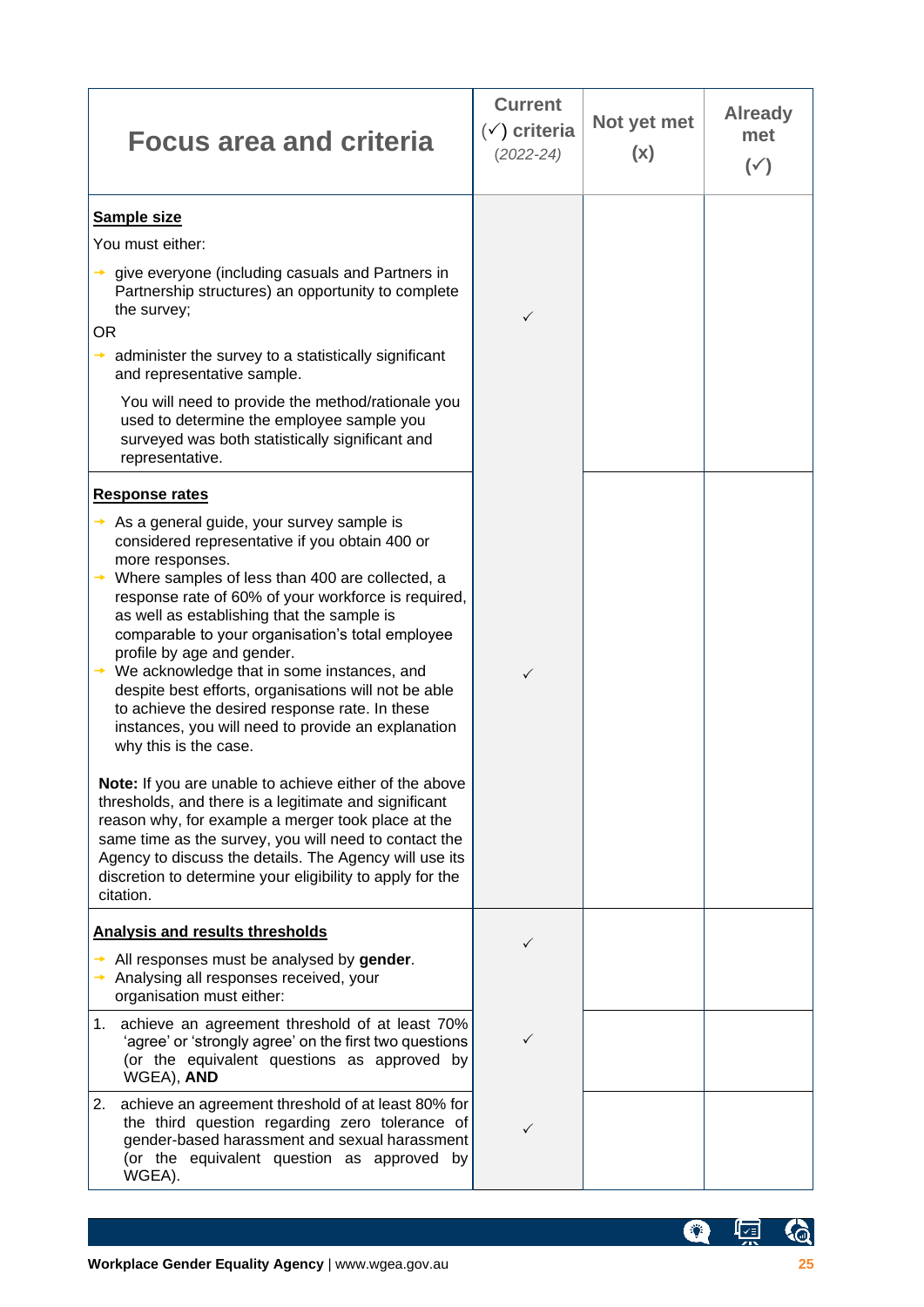| <b>Focus area and criteria</b>                                                                                                                                                                                                                                                                                                                                            | <b>Current</b><br>$\checkmark$ ) criteria<br>(2022-24) | Not yet met<br>(x) | <b>Already</b><br>met<br>( ✓ ) |
|---------------------------------------------------------------------------------------------------------------------------------------------------------------------------------------------------------------------------------------------------------------------------------------------------------------------------------------------------------------------------|--------------------------------------------------------|--------------------|--------------------------------|
| <b>OR</b>                                                                                                                                                                                                                                                                                                                                                                 |                                                        |                    |                                |
| 3.<br>if a specific survey tool is used (as opposed to<br>survey software), you must achieve an agreement<br>threshold above the industry norm for the survey<br>tool used.                                                                                                                                                                                               |                                                        |                    |                                |
| The results of your analysis must be included in your<br>EOCGE application, including the gender breakdown<br>of responses for each question.                                                                                                                                                                                                                             |                                                        |                    |                                |
| <b>Note:</b> If you are unable to achieve either of the above<br>thresholds, and there is a legitimate and significant<br>reason why, for example a merger took place at the<br>same time as the survey, you will need to contact the<br>Agency to discuss the details. The Agency will use its<br>discretion to determine your eligibility to apply for the<br>citation. |                                                        |                    |                                |